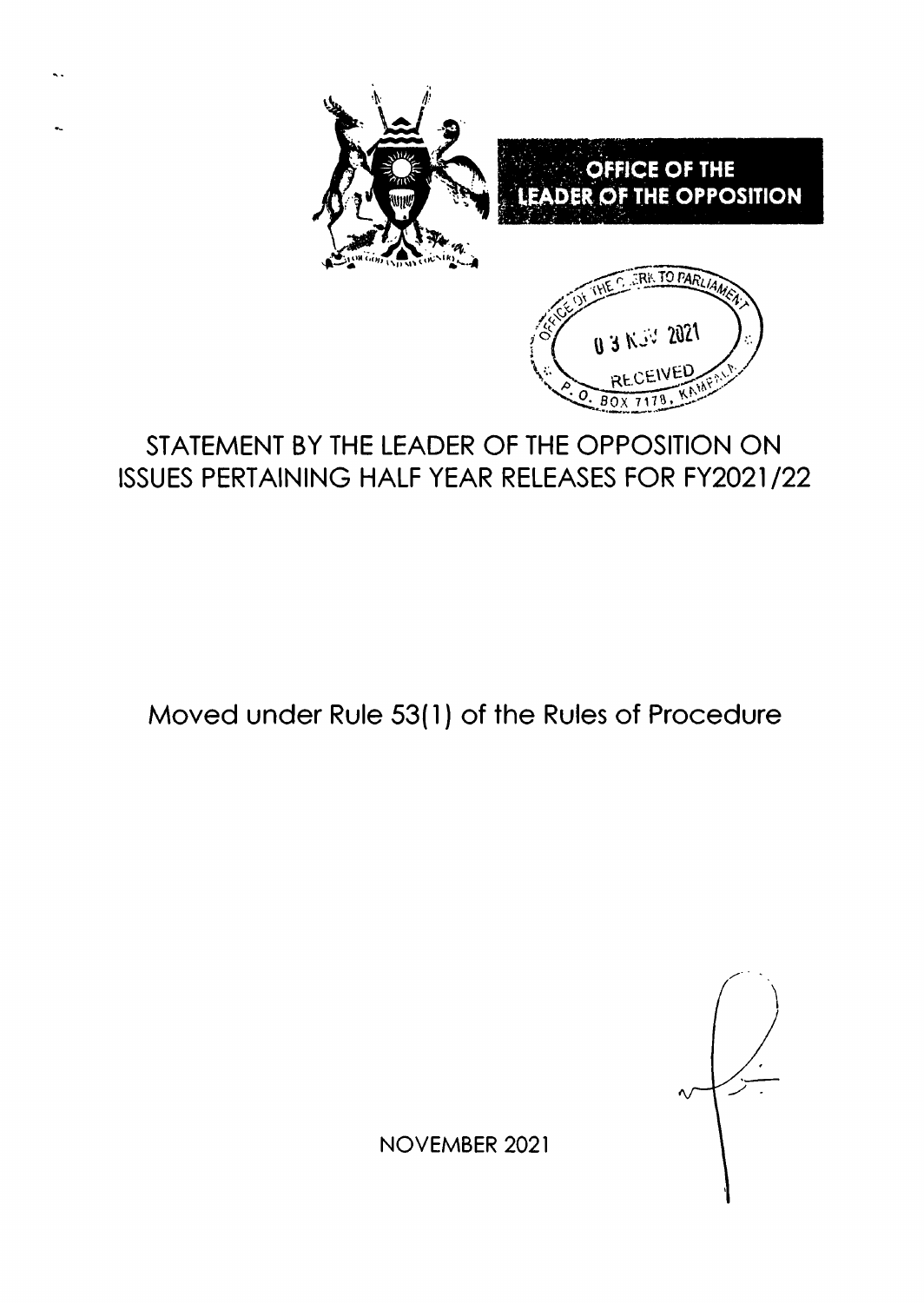Rt. Hon. Speaker and Members, I rise to deliver a statement on the Half Year budget releases for FY2021/22 and highlight issues that require Parliament's attention.

Following approval of national budget for FY2021/22, its execution is controlled through quarterly releases. A financial year has 4 quarters i.e. Quarter 1 (July -September), Quarter 2 (October - December), Quarter 3 (January - March) and Quarter 4 (April – June). Hence each quarter covers 3 months.

This statement is based on the analysis of Quarter 1 and 2 Releases also known as Half Year Releases.

#### **Extent of Half Year Releases**

 $\ddot{\phantom{1}}$ 

Out of the approved budget for FY2021/22 amounting to UGX 44.77 trillion, releases have so far been made for Quarter 1 (UGX 9.7 trillion) and Quarter 2 (UGX 11.97 trillion). This translates to half year release of UGX 21.76 trillion which is equivalent to 49% release of the approved budget. While this performance is close to the half year release target of 50%, several issues have been observed across votes.

#### Table 1: Half Year Releases for FY2021/22

| <b>EXPENDITURES</b> | <b>APPROVED BUDGET FY2021/22</b><br>(UGX BILLION) | <b>HALF YEAR RELEASE</b><br><b>FY2021/22 (UGX BILLION)</b> | <b>% HALF YEAR</b><br><b>RELEASE</b> |
|---------------------|---------------------------------------------------|------------------------------------------------------------|--------------------------------------|
| Recurrent           | 29,818.86                                         | 17.752.37                                                  | 60%                                  |
| Development         | 14,959.93                                         | 4.014.56                                                   | 27%                                  |
| Total               | 44,778.79                                         | 21,766.93                                                  | 49%                                  |

#### **Prioritisation of Recurrent Expenditures**

As was indicated in the Opposition Response to the Charter of Fiscal Responsibility for FY2021/22 - FY2025/26, a greater portion of the national budgets is geared towards recurrent expenditures. However, these do not grow the economy for they comprise of consumptive items such as debt management costs, wages, workshops, entertainment, donations, travel inland and abroad among others. It is therefore not surprising that the half year releases also do reflect government's prioritisation of consumptive items.

#### Table 2: Approved National Budget for FY2021/22

| <b>EXPENDITURES</b> | <b>APPROVED BUDGET FY2021/22</b><br>(UGX BILLION) | <b>PERCENTAGE</b>                         |  |
|---------------------|---------------------------------------------------|-------------------------------------------|--|
| Recurrent           | 29,818.86                                         | $\overline{\phantom{a}}$<br>$\sim$<br>67% |  |
| Development         | 14,959.93                                         | 33%                                       |  |
| Total               | 44,778,79                                         |                                           |  |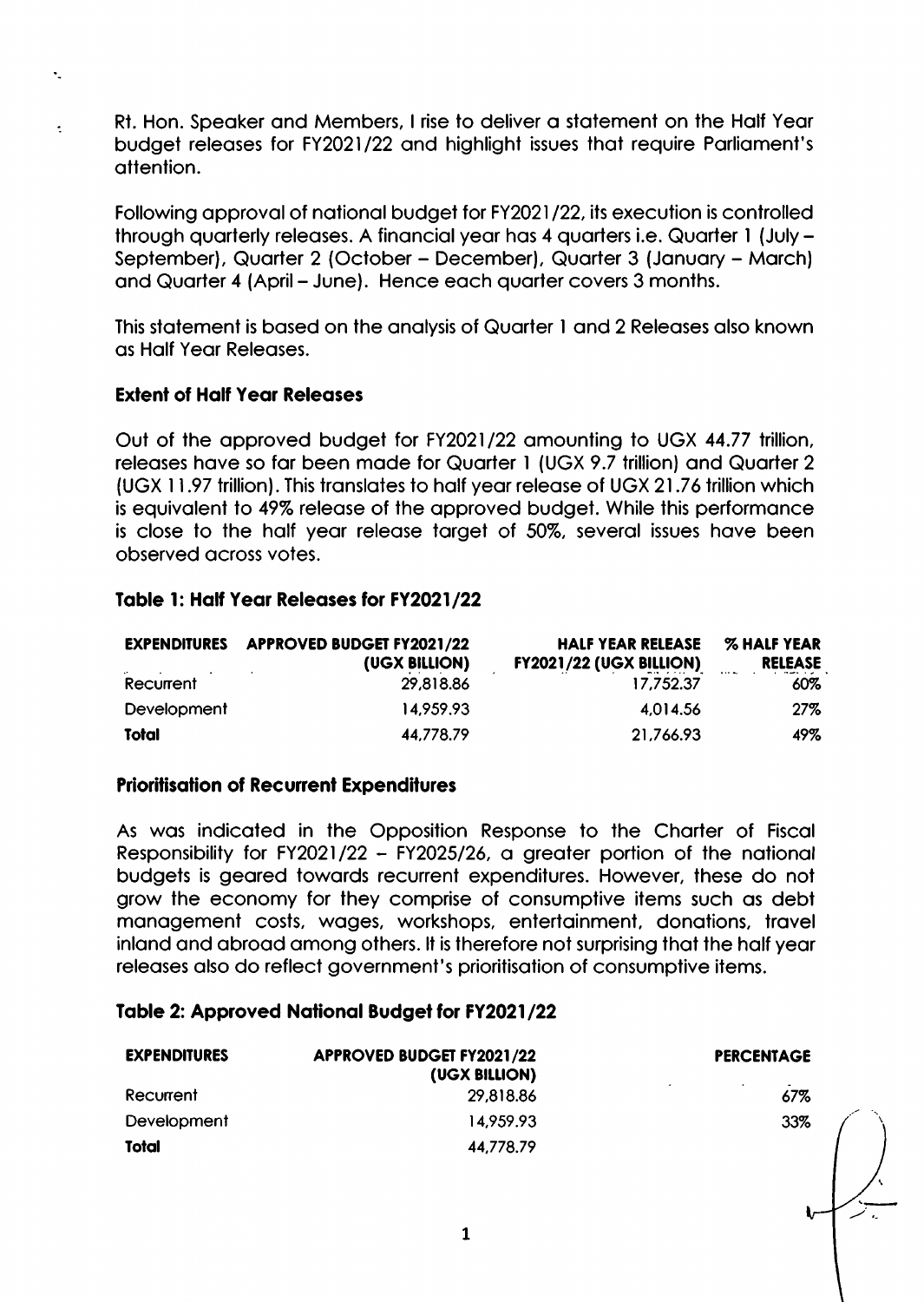Worryingly, a huge imbalance has been noted within the half year releases. Out of the total release of UGX 21.76 trillion, recurrent expenditures amount to UGX 17.75 trillion (82%) while development expenditures amount to UGX 4.01 trillion (18%). Based on the releases, it is therefore not surprising that no substantive infrastructural developments in form of road, school, health centres and water sources among others have been noticed across the country within this financial year.

#### Table 3: Categorisation of Half Year Releases for FY2021/22

| <b>EXPENDITURES</b> | HALF YEAR RELEASE FY2021/22<br>(UGX BILLION) | <b>PERCENTAGE</b> |
|---------------------|----------------------------------------------|-------------------|
| Recurrent           | 17.752.37                                    | 82%               |
| Development         | 4.014.56                                     | 18%               |
| Total               | 21,766.93                                    |                   |

It ought to be noted with concern that the greatest portion of the recurrent expenditure is reserved for debt management under Vote 130 Treasury Operations. Out of the Vote's total budget of UGX 15.09 trillion, it has received half vear releases amounting to UGX 9.81 trillion translating to 65%. The Vote is the highest half year recipient of recurrent expenditure releases. This is an indicator of the extent and burden of country's public debt provisionally amounting to UGX 67.39 trillion as of June 2021 and constituting 45.5% of the Gross Domestic Product (GDP)<sup>1</sup>.

Treasury Operations is followed by Local Governments which received a total half year recurrent expenditure release amounting to UGX 1.88 trillion. Suffice to note is the fact that these releases are for 135 districts, 11 cities and 31 Municipal Councils. A greater portion of the releases are wages that amount to UGX 1.28 translating to 68%.

# Table 4: Votes with highest Half Year Recurrent Releases for FY2021/22

| <b>VOTE</b> | <b>VOTE DESCRIPTION</b>    | <b>APPROVED</b><br><b>ESTIMATES</b><br><b>FY2021/22 (UGX)</b> | <b>HALF YEAR</b><br><b>RECURRENT</b><br><b>RELEASES</b><br><b>FY2021/22 (UGX)</b> | <b>HALF</b><br><b>DEVELOPMENT</b><br><b>RELEASES</b><br><b>FY2021/22 (UGX)</b> | <b>TOTAL HALF</b><br><b>YEAR RELEASES</b><br><b>FY2021/22 (UGX)</b> |
|-------------|----------------------------|---------------------------------------------------------------|-----------------------------------------------------------------------------------|--------------------------------------------------------------------------------|---------------------------------------------------------------------|
| 130         | <b>Treasury Operations</b> |                                                               |                                                                                   |                                                                                |                                                                     |
|             |                            | 15,093,812,069,651                                            | 9,812,024,948,865                                                                 |                                                                                | $-9,812,024,948,865$                                                |
| 500         | <b>Total LGS</b>           |                                                               |                                                                                   |                                                                                |                                                                     |
|             |                            | 4,835,503,983,543                                             | 1,889,180,339,103                                                                 | 460,682,775,629                                                                | 2,349,863,114,731                                                   |
| 004         | Ministry of Defence        |                                                               |                                                                                   |                                                                                |                                                                     |
|             | & Veteran Affairs          | 3,866,706,341,992                                             | 1,030,224,682,137                                                                 | 1,032,779,298,221                                                              | 2,063,003,980,358                                                   |
| 008         | Ministry of Finance,       |                                                               |                                                                                   |                                                                                |                                                                     |
|             | Planning<br>&              | 783,041,703,698                                               | 388,520,191,107                                                                   | 84, 249, 627, 827                                                              | 472,769,818,933                                                     |
|             | Economic Devt              |                                                               |                                                                                   |                                                                                |                                                                     |

<sup>&</sup>lt;sup>1</sup> Bank of Uganda, 2021. Annual Report 2021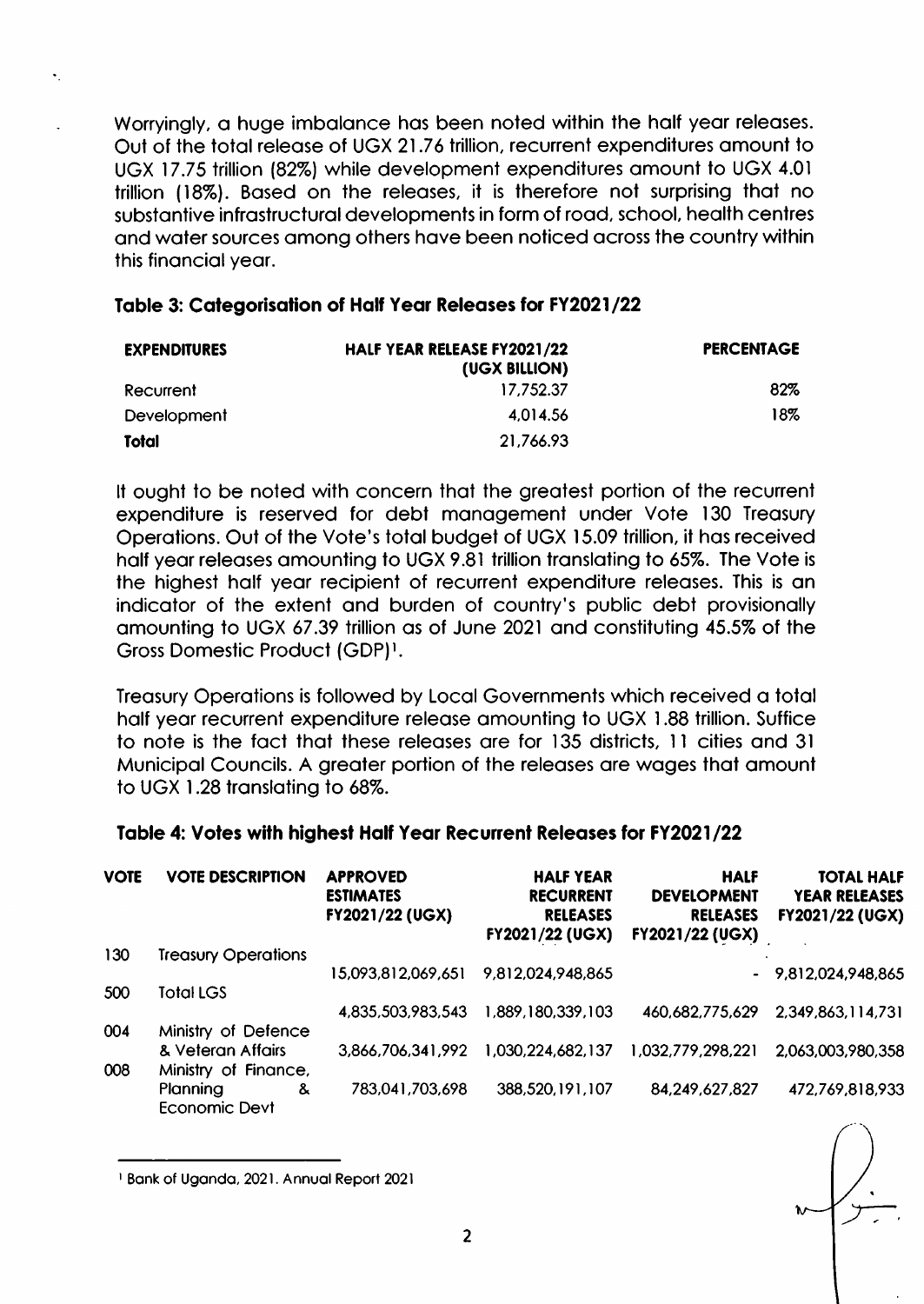| <b>VOTE</b> | <b>VOTE DESCRIPTION</b> |            | <b>APPROVED</b><br><b>ESTIMATES</b><br>FY2021/22 (UGX) | <b>HALF YEAR</b><br><b>RECURRENT</b><br><b>RELEASES</b><br>FY2021/22 (UGX) | <b>HALF</b><br><b>DEVELOPMENT</b><br><b>RELEASES</b><br><b>FY2021/22 (UGX)</b> | <b>TOTAL HALF</b><br><b>YEAR RELEASES</b><br>FY2021/22 (UGX) |
|-------------|-------------------------|------------|--------------------------------------------------------|----------------------------------------------------------------------------|--------------------------------------------------------------------------------|--------------------------------------------------------------|
| 144         | Uganda                  | Police     |                                                        |                                                                            |                                                                                |                                                              |
|             | Force                   |            | 917,157,068,965                                        | 386,670,322,396                                                            | 115,094,290,501                                                                | 501,764,612,897                                              |
| 116         | National                | Medical    |                                                        |                                                                            |                                                                                |                                                              |
|             | <b>Stores</b>           |            | 600,314,151,130                                        | 342,478,218,863                                                            | 5,543,319,985                                                                  | 348,021,538,848                                              |
| 104         | Parliamentary           |            |                                                        |                                                                            |                                                                                |                                                              |
|             | Commission              |            | 834,943,116,413                                        | 300,469,905,662                                                            | 175,691,000,000                                                                | 476,160,905,662                                              |
| 4           | Uganda                  | Revenue    |                                                        |                                                                            |                                                                                |                                                              |
|             | <b>Authority</b>        |            | 534,160,116,837                                        | 244, 957, 461, 526                                                         | 22,121,847,914                                                                 | 267,079,309,439                                              |
| 002         | <b>State House</b>      |            |                                                        |                                                                            |                                                                                |                                                              |
|             |                         |            | 410,235,575,118                                        | 198,965,859,204                                                            | 60,759,205,651                                                                 | 259,725,064,855                                              |
| 018         | Ministry of Gender,     |            |                                                        |                                                                            |                                                                                |                                                              |
|             | Labour<br>Devt          | and Social | 211,088,831,840                                        | 175,398,553,918                                                            | 2,080,845,000                                                                  | 177,479,398,918                                              |

Important to note is the fact that the prioritisation of recurrent expenditures has also been extended to Supplementary Schedule 1 for FY2021/22. Out of a total of UGX 3.81 trillion supplementary expenditure requests for which parliamentary approval is being sought, a total UGX 2.02 trillion are recurrent expenditures. They constitute 53% of the supplementary requests.

#### Table 5: Categorisation of Supplementary Schedule 1 for FY2021/22

| SUPPLEMENTARY SCHEDULE 1<br>FY2021/22 | <b>RECURRENT (UGX)</b> | <b>DEVELOPMENT</b><br>(UGX) | <b>TOTAL (UGX).</b>   |
|---------------------------------------|------------------------|-----------------------------|-----------------------|
| Within 3%                             | 1,088,461,798,348      | 254,797,326,844             | <br>1,343,259,125,192 |
| Above 3% (Requires prior Approval)    | 935,711,112,855        | 1,540,258,433,509           | 2,475,969,546,364     |
| Total                                 | 2,024,172,911,203      | 1,795,055,760,353           | 3,819,228,671,556     |

Based on the above, it can be concluded that government is yet to be frugal in its operations. Its commitment to reducing consumptive expenditures is doubtful. While 40% budget cuts were made across votes as well as freezing of travel abroad, workshops and seminars<sup>2</sup>, the realised funds amounting to UGX 2.6 trillion was still allocated towards other non-targeted consumptive items.

Unfortunately, the actions of government violated the Constitution and Public Finance Management Act for they mounted to subsidiary appropriation without approval of Parliament. The budget cuts exceeded the thresholds permitted under the Public Finance Management Act and are illegal. Section 22 of the Act only permits Government to make virements that should not exceed 10% of funds allocated for an item or activity of a vote. Virements are reallocation of funds within the budget of a vote, from a budget line to another budget line.

<sup>&</sup>lt;sup>2</sup> Ministry of Finance, Planning and Economic Development, 2021. The Budget Execution Circular for Financial Year 2021/2022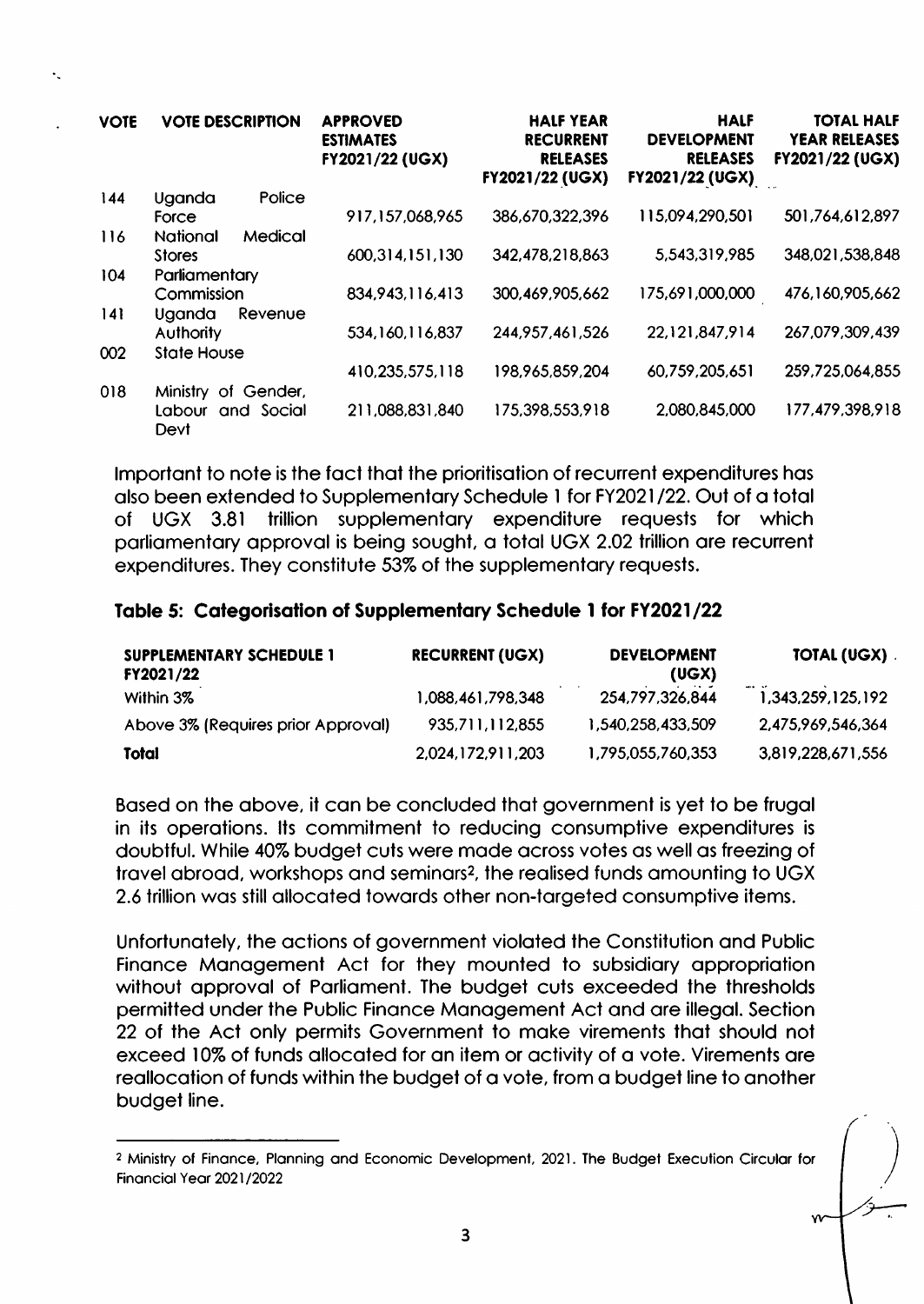#### **Classified Expenditures Beneficiaries**

 $\ddot{\phantom{0}}$ 

In FY2021/22, funds were appropriated for classified expenditures under 12 Votes. All the Votes that receive funds for classified expenditures except for Financial Intelligence Authority, Directorate of Public Prosecutions and Directorate of Government Analytical Laboratory had half year releases above 50%.

#### Table 6: Half Year Releases of Classified Expenditures Beneficiary Votes in FY2021/22

| <b>VOTE</b> | <b>VOTE DESCRIPTION</b>                 | <b>APPROVED</b><br><b>ESTIMATES</b><br>FY2021/22 (UGX) | <b>TOTAL HALF YEAR</b><br><b>RELEASES</b><br>FY2021/22 (UGX | % HALF<br><b>YEAR</b><br><b>RELEASE</b> |
|-------------|-----------------------------------------|--------------------------------------------------------|-------------------------------------------------------------|-----------------------------------------|
| 001         | <b>Office of the President</b>          | 141,524,564,205                                        | 144,392,168,171                                             | 102%                                    |
| 159         | <b>External Security Organisation</b>   | 61,451,248,669                                         | 41,450,941,215                                              | 67%                                     |
| 002         | <b>State House</b>                      | 410,235,575,118                                        | 259,725,064,855                                             | 63%                                     |
| 158         | <b>Internal Security Organisation</b>   | 117,041,649,192                                        | 72,237,071,150                                              | 62%                                     |
| 145         | <b>Uganda Prisons</b>                   | 287,616,617,613                                        | 161,695,108,044                                             | 56%                                     |
| 144         | <b>Uganda Police Force</b>              | 917,157,068,965                                        | 501,764,612,897                                             | 55%                                     |
| 103         | <b>Inspectorate of Government</b>       | 53,476,152,289                                         | 29,075,884,953                                              | 54%                                     |
| 004         | Ministry of Defence & Veteran Affairs   | 3,866,706,341,992                                      | 2,063,003,980,358                                           | 53%                                     |
| 009         | Ministry of Internal Affairs            | 55,845,360,093                                         | 28,406,236,710                                              | 51%                                     |
| 129         | <b>Financial Intelligence Authority</b> | 17,132,831,540                                         | 8,414,842,890                                               | 49%                                     |
| 133         | Directorate of Public Prosecutions      | 60,489,386,450                                         | 28,462,776,360                                              | 47%                                     |
| 305         | <b>DGAL</b>                             | 26,048,373,863                                         | 11,513,631,741                                              | 44%                                     |

Outstanding is the fact that the Office of the President did receive releases that are far beyond its appropriated budget. While Parliament approved UGX 141.52 billion for the Office of the President, the Vote received a half year release of UGX 144.39 billion. This translates to a release of 102%.

# **Poor Releases for the 'Trillion' Votes**

It is important to note that just 5 'Trillion Votes' i.e. allocated over UGX 1 trillion take 56% share of the approved national budget for FY2021/22 of UGX 44.77 trillion. The Votes which include Treasury Operations, Ministry of Defence and Veteran Affairs, Ministry of Water and Environment, Ministry of Health and Uganda National Roads Authority have a total approved budget of FY2021/22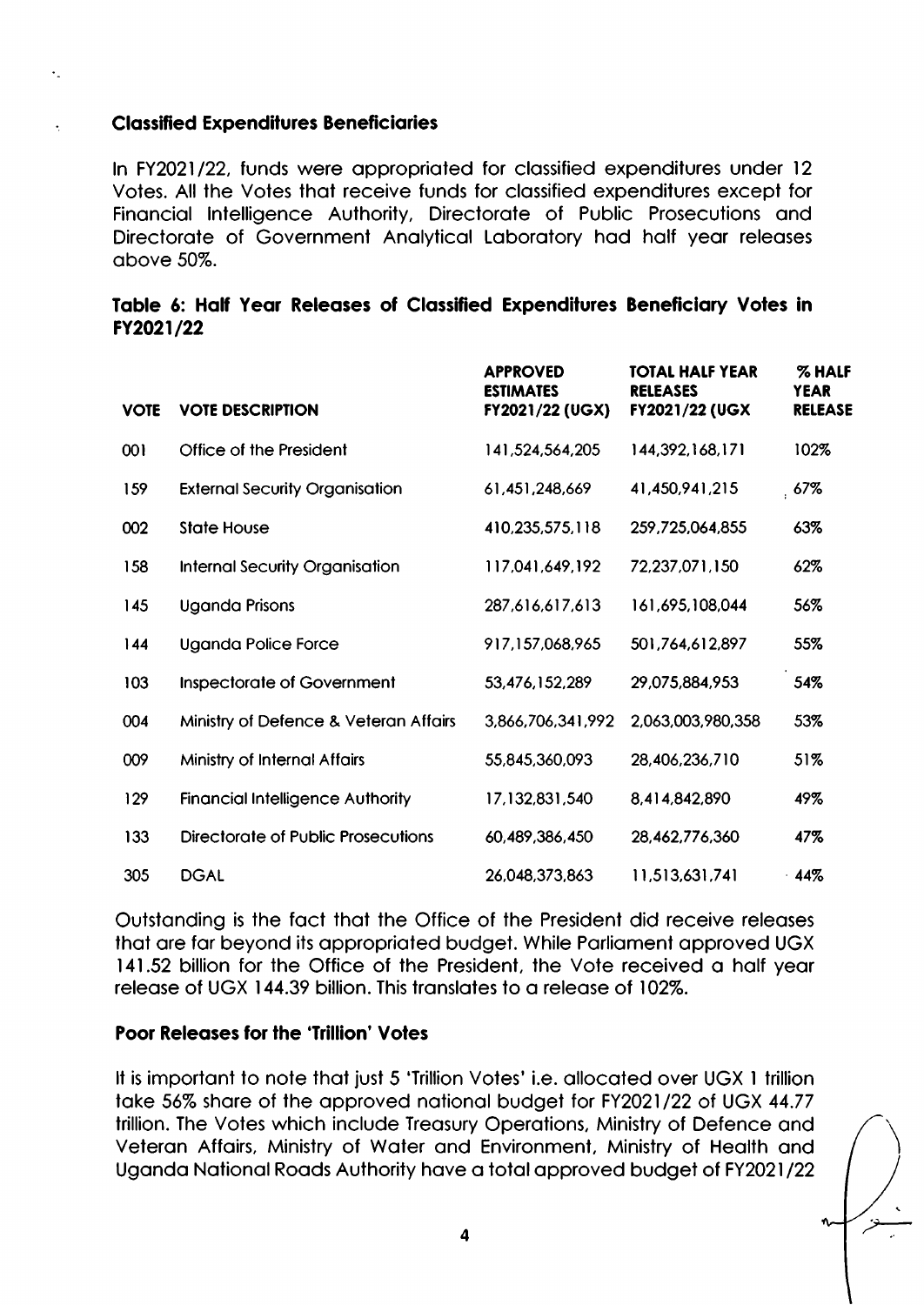amounting to UGX 25.04 trillion. However, it has been noted that with exception of Treasury Operations and Ministry of Defence and Veteran Affairs, the rest of the 'Trillion' Votes are characterised by poor half year releases which are lower than the 50% release target. This will most likely lead to delays in the implementation of their development projects.

#### Table 7: Half Year Releases of 'Trillion' Votes in FY2021/22

| <b>VOTE</b> | VOTE<br><b>DESCRIPTION</b>                 | <b>APPROVED</b><br><b>ESTIMATES</b><br>FY2021/22 (UGX) | <b>HALF YEAR</b><br><b>RECURRENT</b><br><b>RELEASES</b><br>FY2021/22 (UGX) | <b>HALF</b><br><b>DEVELOPMENT</b><br><b>RELEASES</b><br>FY2021/22 (UGX) | <b>TOTAL HALF</b><br><b>YEAR RELEASES</b><br>FY2021/22 (UGX) | % HALF<br><b>YEAR</b><br><b>RELEASES</b> |
|-------------|--------------------------------------------|--------------------------------------------------------|----------------------------------------------------------------------------|-------------------------------------------------------------------------|--------------------------------------------------------------|------------------------------------------|
| 130         | Treasury                                   |                                                        |                                                                            |                                                                         |                                                              |                                          |
| 004         | <b>Operations</b><br>Ministry of           | 15,093,812,069,651                                     | 9,812,024,948,865                                                          | $\blacksquare$                                                          | 9,812,024,948,865                                            | 65%                                      |
|             | Defence &<br>Veteran                       |                                                        |                                                                            |                                                                         |                                                              |                                          |
| 019         | <b>Affairs</b><br>Ministry of<br>Water and | 3,866,706,341,992                                      | 1,030,224,682,137                                                          | 1,032,779,298,221                                                       | 2,063,003,980,358                                            | 53%                                      |
|             | Environment                                | 1,211,326,950,239                                      | 16,551,981,345                                                             | 282,627,921,249                                                         | 299,179,902,594                                              | 25%                                      |
| 014         | Ministry of<br><b>Health</b>               | 1,532,266,838,499                                      | 171,939,575,095                                                            | 160,565,281,518                                                         | 332,504,856,613                                              | 22%                                      |
| 113         | Uganda<br>National<br>Road                 |                                                        |                                                                            |                                                                         |                                                              |                                          |
|             | <b>Authority</b>                           | 3,341,576,940,745                                      | 51,442,837,881                                                             | 571,216,035,004                                                         | 622,658,872,886                                              | 19%                                      |

# **Delayed Implementation of Development Projects**

As earlier highlighted, development expenditures only constitute 18% of the half year releases. It has been noted with concern that releases for development expenditures are usually done Quarter 3 and 4. It is at this moment that Accounting Officers commence procurements to comply with Section 15(3) of the Public Finance Management Act.

By the time the procurements are completed, the financial year is closing. This explains the decimal performance of development projects in past financial years and will not be any different this financial year. In the last FY2020/21, out of the 68 core projects in the National Development Plan, only 9 were on schedule<sup>3</sup>. This translated to a performance of 13%. Such a performance cannot transform the country. It ultimately results into low economy growth. However, such scenarios of delayed releases should not be existing anymore given the fact that the national budget of next financial year is approved before the closure of the preceding financial year.

Delayed releases also result into huge commitment fees arising from undisbursed funds particularly for externally financed projects. For instance, it

 $\sim$ 

<sup>&</sup>lt;sup>3</sup> National Planning Authority, 2021. Certificate of Compliance of the Annual Budget for FY2020/21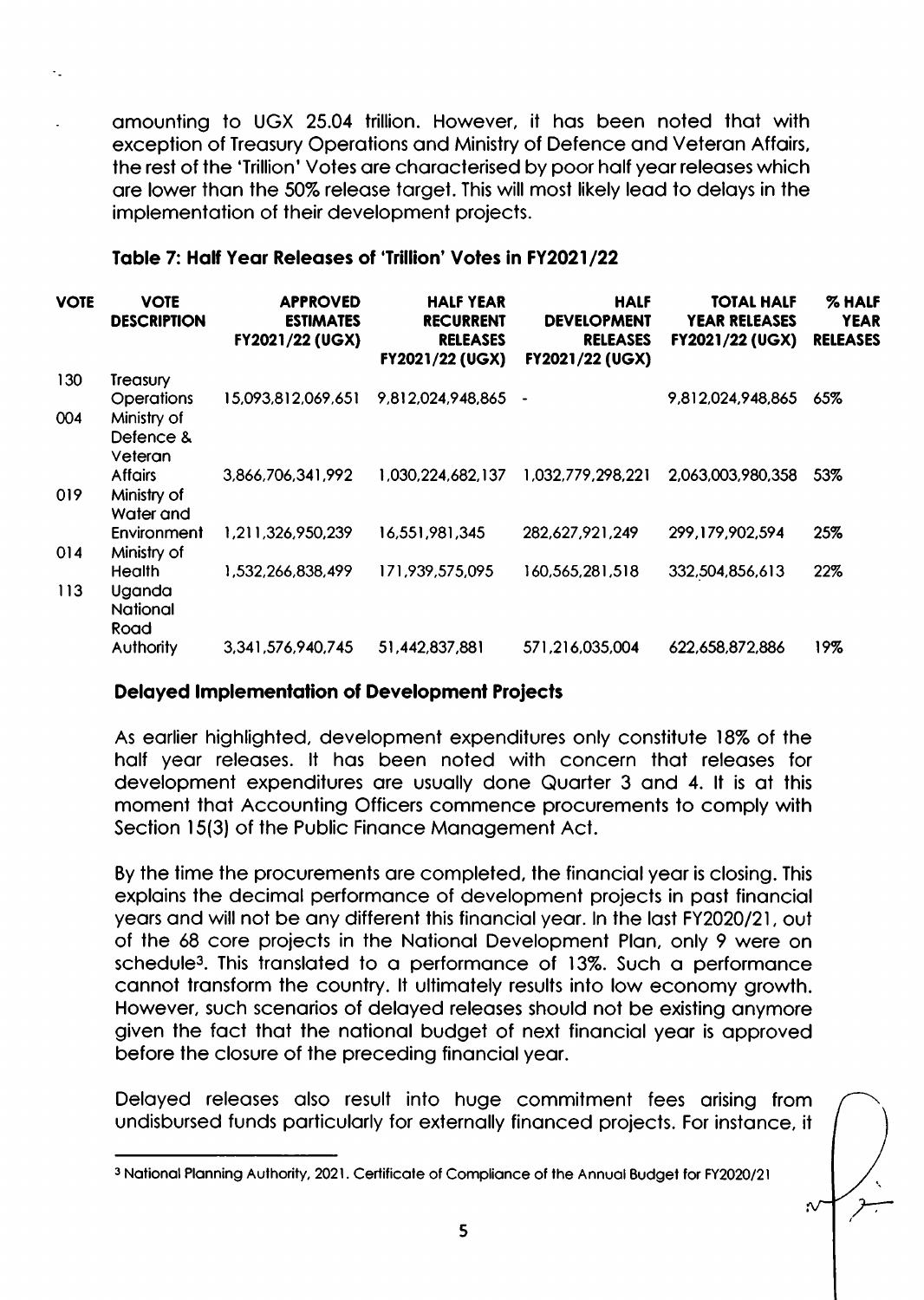has been noted that there are accumulated undisbursed funds amounting to USD 11.34 billion (approximately UGX 43.67 trillion) account for 40% out of committed funds amounting to USD 28.69 billion (approximately UGX 110.48) trillion) for projects that include those that should have closed as early as March 2015 (See Annex 1).

The poor performance of development projects also raises the risk of unspent balances that must be returned to the Consolidated fund. Unfortunately, these are never reflected as opening balances of the next year. Relatedly, the Committee on Budget has been informed that the Ministry of Finance, Planning and Economic Development sometimes delays releases with the intention of actualising kickbacks from accounting officers at the close of the financial year. This too needs to be interrogated by Parliament for it is a great risk to financial prudence in the country. Besides over the years, there has been lack of clarity on how unspent balances remitted back to the Treasury are treated and whether they form part of the resource envelope of the following financial year.

# **RECOMMENDATIONS**

Considering the issues raised above which include uncertainty in budgeting for unspent balances, subsidiary appropriation, inadequate scrutiny of classified poor expenditures development following and releases. the recommendations are advanced:

- 1. The Minister responsible for Finance should immediately report to Parliament the extent of unspent balances in the closed FY2021/22. Parliament should subsequently consider appropriation of the unspent balances within this FY2021/22. Otherwise, there is a possibility that what is reported as additional revenue during consideration of supplementary expenditures which do not require prior Parliamentary approval might have been suppressed or delayed releases that later translated into unspent balances of the previous financial year.
- 2. The Speaker is urged when exercising powers under Section 24(2) of Public Finance Management Act, to appoint a Member from the Opposition who would work with the Committee Chairpersons of Budget as well as Defence and Internal Affairs in scrutinising Classified Expenditures. This will ensure improved scrutiny and oversight of classified expenditures during budgeting and implementation. It will also ensure uniformity for the Committee that considers audits of classified expenditures has an Opposition Member who is also Chairperson of **Public Accounts Committee (Central Government).**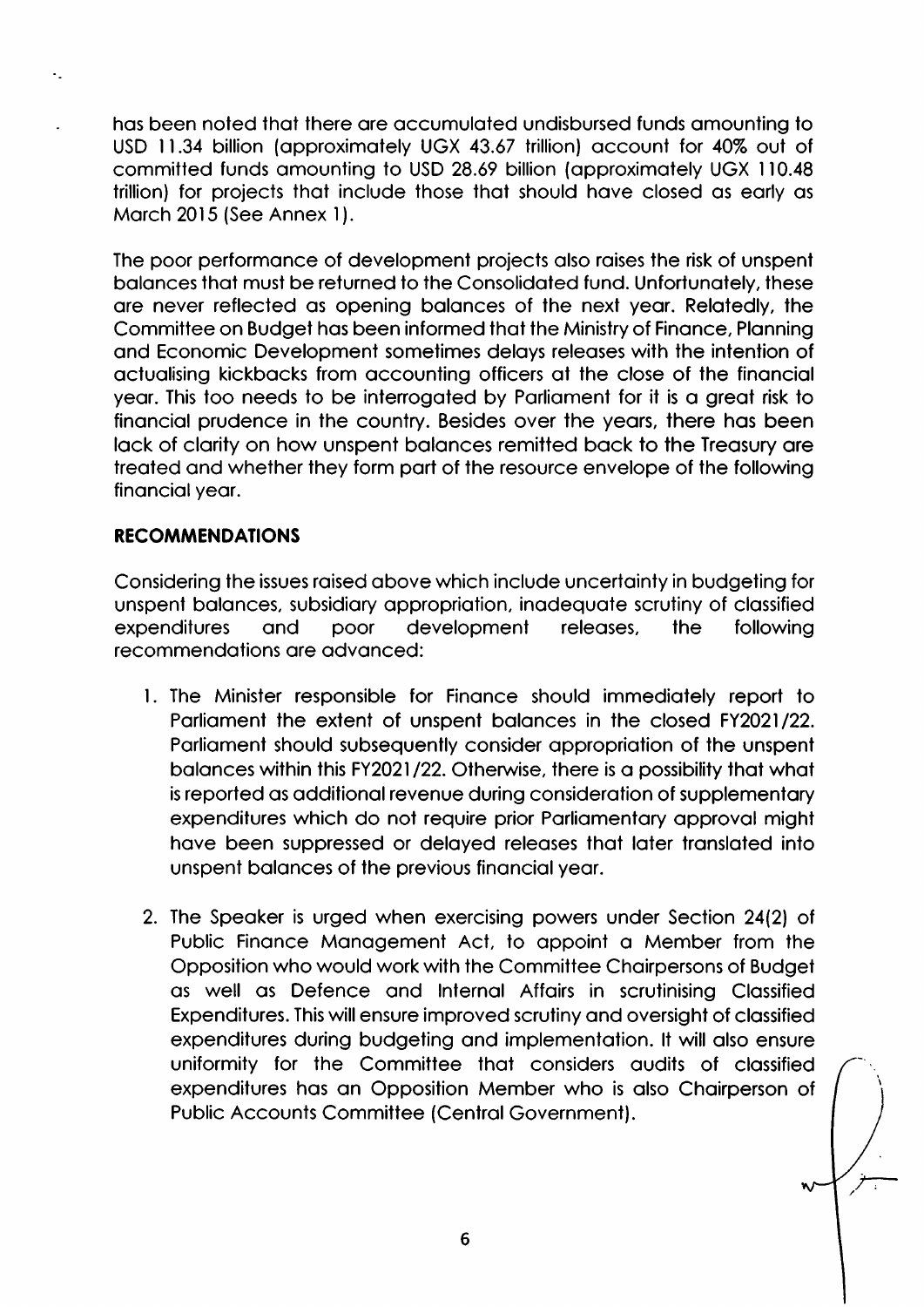- 3. The Minister responsible for Finance should make regulations for classified expenditure as required under Section 81(2)(g) of the Public Finance Management Act and declares agencies eligible for classified expenditures. It is critical to note that the Public Finance and Accountability (Classified Expenditure) Regulations of 2003 were repealed under Section 84 of the Public Finance Management Act. Hence new regulations need to be made.
- 4. In line with Section 78 of the Public Finance Management Act, the Minister responsible for Finance should make a report to Parliament with an explanation on why:
	- a) Government adjusted approved budget beyond the permitted thresholds and undertook subsidiary appropriation without Parliamentary approval.
	- b) why releases were made beyond approved budget of the Office of the President.
- 5. Subsequently Parliament should review the budget cuts made by government with the view of ensuring effective appropriation of public funds in the current FY2021/22.
- 6. Lastly, Parliament should in this FY2021/22 place a mortarium on Votes with poor absorption of development budget releases particularly funds mobilised through loans. Emphasis should instead be placed on oversight of already committed projects especially those expected to have closed by now with the intention of fast tracking their absorptions of their committed funds.

I beg to submit.

 $\ddot{\phantom{a}}$ 

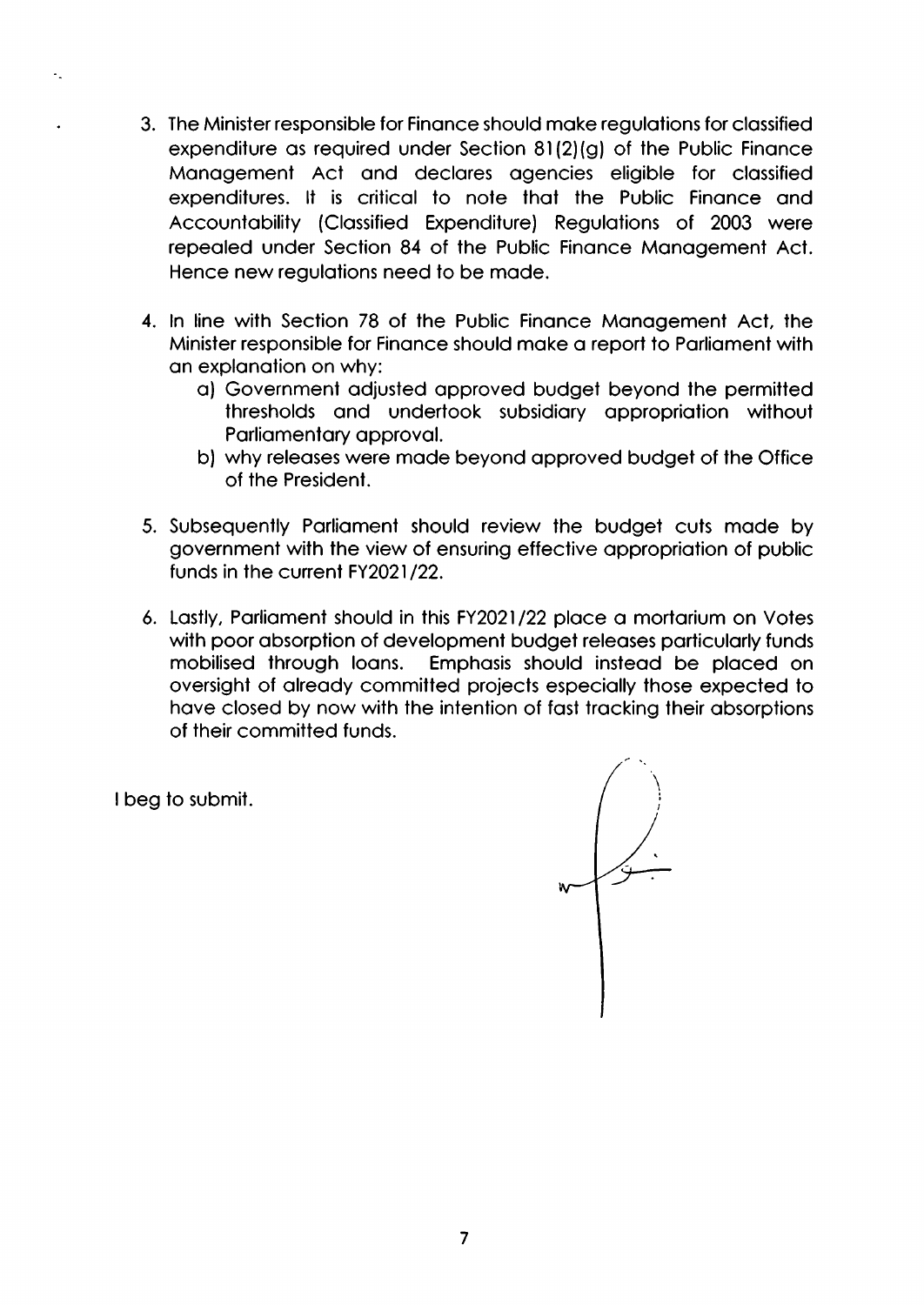# Annex 1: External Financing Project Disbursement Performance (USD)

| <b>PROJECT TITLE</b>                                                                | <b>AGREEMENT</b><br><b>SIGNATURE</b><br><b>DATE</b> | <b>AGREEMENT</b><br><b>CLOSE DATE</b> | <b>GOU VOTE</b><br><b>CODE</b> | <b>ACTUAL</b><br><b>COMMITMENTS</b> | <b>ACTUAL</b><br><b>DISBURSEMENTS</b> | <b>UNDISBURSED</b><br><b>AMOUNTS</b> |
|-------------------------------------------------------------------------------------|-----------------------------------------------------|---------------------------------------|--------------------------------|-------------------------------------|---------------------------------------|--------------------------------------|
| UPGRADING OF MASAKA-BUKAKATA ROAD<br><b>PROJECT</b>                                 | 12-Oct-12                                           | $31-Mar-15$                           | <b>113-UNRA</b>                | 12,000,000.00                       | 1,806,321.29                          | 10,193,678.71                        |
| SUPPLY OF ROAD CONSTRUCTION AND<br><b>MAINTENANCE EQUIPMENT</b>                     | $11-Sep-15$                                         | 30-Dec-16                             | 016 - MoWT                     | 125,213,335.35                      | 134,694,154.40                        | (9,480,819.05)                       |
| <b>ENERGY ACCESS EXPANSION PROJECT</b>                                              | $29 - Jan - 13$                                     | $31-Dec-16$                           | $123 - REA$                    | 10,000,000.00                       | 9,959,243.06                          | 40,756.94                            |
| UPGRADING OF MASAKA-BUKAKATA ROAD<br><b>PROJECT</b>                                 | $29$ -Jan-13                                        | $31 - Dec-16$                         | <b>113 - UNRA</b>              | 15,000,000.00                       | 11,559,288.19                         | 3,440,711.81                         |
| TIRINYI-PALLISA-KUMI/KAMONKOLI ROAD                                                 | $24$ -Jun-14                                        | 30-Jun-17                             | <b>113 - UNRA</b>              | 120,000,000.00                      | 85,897,900.42                         | 34,102,099.58                        |
| <b>ENHANCING NATIONAL FOOD SECURITY THROUGH</b><br><b>INCREASED RICE PRODUCTION</b> | $22$ -May-13                                        | 30-Sep-17                             | 010 - MAAIF                    | 34,050,000.00                       | 1,295,654.05                          | 32,754,345.95                        |
| KAMPALA-ENTEBBE TRANSMISSION LINE                                                   | 24-Oct-13                                           | 30-Oct-17                             | 017 - MEMD                     | 20,242,914.98                       | 1,115,408.82                          | 19,127,506.16                        |
| OPUYO MOROTO INTERCONNECTION PROJECT                                                | 10-Dec-13                                           | 13-Dec-17                             | 017 - MEMD                     | 80,620,000.00                       | 48,174,763.47                         | 32,445,236.53                        |
| RENOVATION AND EQUIPPING OF KAYUNGA AND<br>YUMBE GENERAL HOSPITALS                  | $20$ -May-14                                        | $31$ -Mar-18                          | $014 - MOH$                    | 7,000,000.00                        | 2,462,134.63                          | 4,537,865.37                         |
| NATIONAL TRANSMISSION BACKBONE PROJECT                                              | $31-Mar-15$                                         | $31-Mar-18$                           | 126 - NITA                     | 15,391,522.00                       | 14,604,878.74                         |                                      |
| KYENJOJO-HOIMA-MASINDI-KIGUMBA ROAD                                                 | $11-Dec-13$                                         | $30 - Jun-18$                         | <b>113 - UNRA</b>              |                                     |                                       | 786,643.26                           |
| <b>RURAL ELECTRIFICATION IN KAYUNGA AND KAMULI</b>                                  | $9$ -Oct-15                                         | $31$ -Dec- $18$                       | 123 - REA                      | 112,388,289.68                      | 54,388,528.53                         | 57,999,761.15                        |
| <b>DISTRICTS</b><br><b>GRID RURAL ELECTRIFICATION PROJECT</b>                       | $25$ -Dec-15                                        | $31-Dec-18$                           | 123 - REA                      | 15,000,000.00                       | 12,898,250.80                         | 2,101,749.20                         |
| RENOVATION AND EQUIPPING OF KAYUNGA AND                                             | $5$ -Feb-15                                         | $31-Dec-18$                           | $014 - MOH$                    | 70,730,000.00                       | 64,812,757.58                         | 5,917,242.42                         |
| YUMBE GENERAL HOSPITALS<br>RURAL ELECTRIFICATION IN KAYUNGA AND KAMULI              | $5-Nov-15$                                          | $31$ -Dec- $18$                       | 123 - REA                      | 15,000,000.00                       | 12,321,577.25                         | 2,678,422.75                         |
| <b>DISTRICTS</b>                                                                    |                                                     |                                       |                                | 15,000,000.00                       | 14,829,517.21                         | 170,482.79                           |

 $\sim 10^{11}$ 

 $\sim$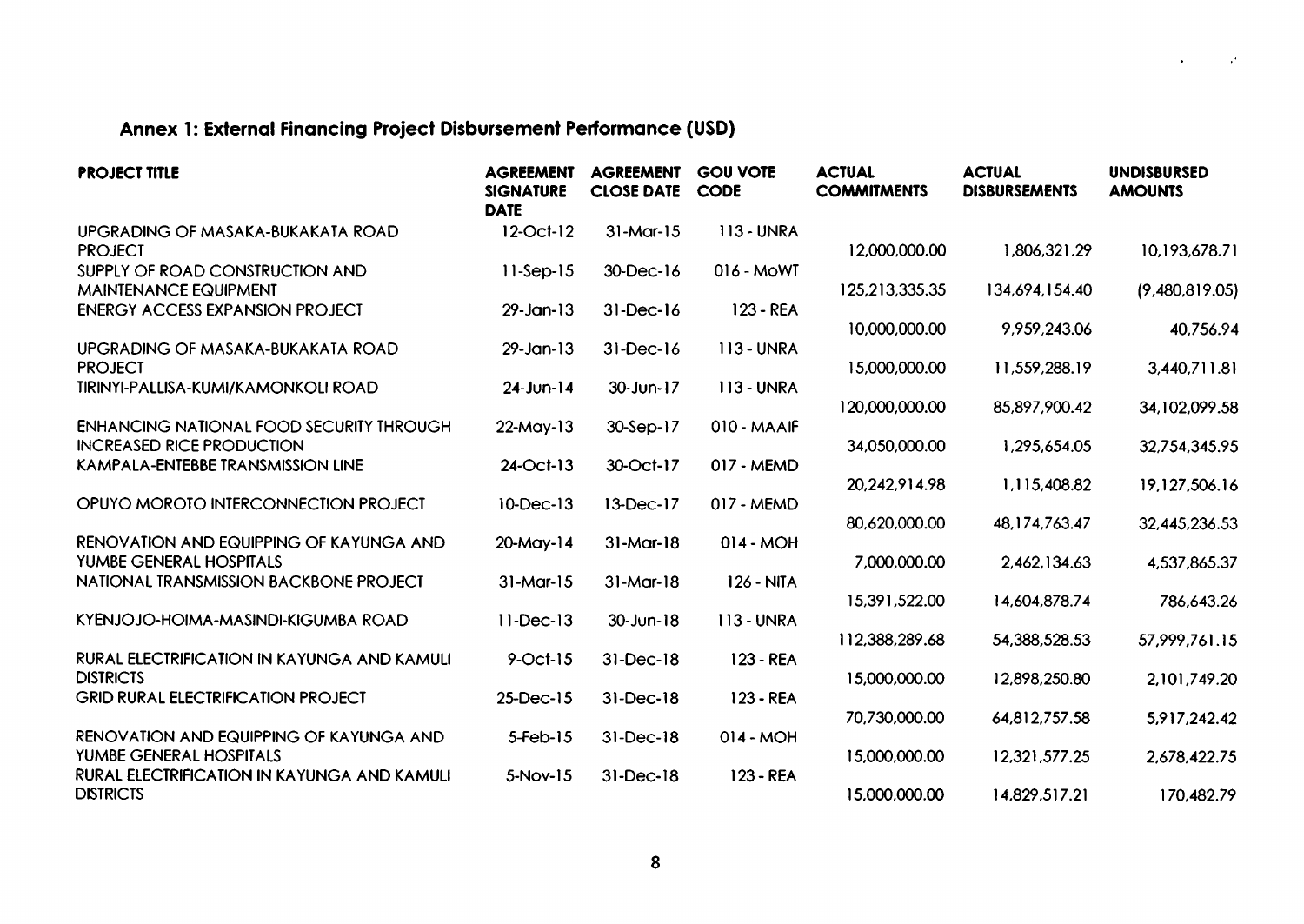| <b>PROJECT TITLE</b>                                                                                                 | <b>AGREEMENT</b><br><b>SIGNATURE</b><br><b>DATE</b> | <b>AGREEMENT</b><br><b>CLOSE DATE</b> | <b>GOU VOTE</b><br><b>CODE</b> | <b>ACTUAL</b><br><b>COMMITMENTS</b> | <b>ACTUAL</b><br><b>DISBURSEMENTS</b> | <b>UNDISBURSED</b><br><b>AMOUNTS</b> |
|----------------------------------------------------------------------------------------------------------------------|-----------------------------------------------------|---------------------------------------|--------------------------------|-------------------------------------|---------------------------------------|--------------------------------------|
| <b>ELECTRIFICATION OF INDUSTRIAL PARKS PROJECT</b>                                                                   | $3$ -Feb- $16$                                      | 28-Feb-19                             | 017 - MEMD                     | 84,979,502.53                       | 84,979,502.53                         |                                      |
| <b>COMPETITIVENESS AND ENTERPRISE DEVELOPMENT</b><br>PROJECT (CEDP) - LANDS COMP                                     | $31$ -Jan-14                                        | $31$ -Mar-19                          | 012 - MLHUD                    | 83,204,930.66                       | 41,775,370.16                         | 41,429,560.50                        |
| COMPETITIVENESS AND ENTERPRISE DEVELOPMENT<br><b>PROJECT [CEDP]</b>                                                  | $31$ -Jan-14                                        | $31-Mar-19$                           | 008 - MFPED                    | 18,615,384.62                       | 50,863,905.95                         | (32, 248, 521, 33)                   |
| MIRAMA - KABALE 132KV TRANSMISSION PROJECT                                                                           | $22$ -Jun-15                                        | 30-Jun-19                             | 017 - MEMD                     | 83,750,000.00                       | 34,486,129.97                         | 49,263,870.03                        |
| DRYLANDS INTEGRATED DEVELOPMENT PROJECT                                                                              | 10-Dec-13                                           | $1-Sep-19$                            | 003 - OPM                      | 15,000,000.00                       | 13,625,556.00                         | 1,374,444.00                         |
| DRYLANDS INTEGRATED DEVELOPMENT PROJECT                                                                              | 10-Dec-13                                           | $1-Sep-19$                            | 003 - OPM                      | 5,000,000.00                        | 3,991,154.00                          | 1,008,846.00                         |
| <b>BUSEGA - MPIGI EXPRESS HIGH WAY</b>                                                                               | $29 - Dec - 16$                                     | 31-Dec-19                             | <b>113-UNRA</b>                | 91,000,000.00                       | 16,459,825.88                         | 74,540,174.12                        |
| ADB SUPPORT TO UCI                                                                                                   | $6$ -Oct-15                                         | 31-Dec-19                             | $114 - UCI$                    | 31,609,558.73                       | 25,330,752.97                         | 6,278,805.76                         |
| <b>BUSEGA - MPIGI EXPRESS HIGH WAY</b>                                                                               | 29-Dec-16                                           | 31-Dec-19                             | <b>113 - UNRA</b>              | 59,859,154.93                       | 10,214,363.27                         | 49,644,791.66                        |
| REGIONAL PASTORAL LIVELIHOODS RESILIENCE                                                                             | $10 - Jul - 15$                                     | 31-Dec-19                             | 010 - MAAIF                    |                                     |                                       |                                      |
| <b>RURAL ELECTRIFICATION PROJECT II</b>                                                                              | $8$ -Oct- $16$                                      | $31-Dec-19$                           | 123 - REA                      | 40,153,846.15                       | 40,086,031.11                         | 67,815.04                            |
| RENOVATION AND EQUIPPING OF KAYUNGA AND                                                                              | $1-Aug-14$                                          | 28-Feb-20                             | $014 - MOH$                    | 11,607,738.05                       | 797,072.32                            | 10,810,665.73                        |
| YUMBE GENERAL HOSPITALS<br><b>EAST AFRICAN PUBLIC HEALTH LABORATORY</b><br>NETWORKING PROJECT - ADDITIONAL FINANCING | $11 - Feb - 16$                                     | 30-Mar-20                             | $014 - MOH$                    | 14,986,164.77<br>15,000,000.00      | 7,030,573.84<br>14,695,930.07         | 7,955,590.93<br>304,069.93           |
| <b>RURAL ELECTRIFICATION PROJECT II</b>                                                                              | $17-Nov-15$                                         | $31-Aug-20$                           | $123 - REA$                    |                                     |                                       |                                      |
| UGANDA RURAL ELECTRICITY ACCESS PROJECT                                                                              | $4-Nov-15$                                          | 31-Dec-20                             | 123 - REA                      | 45,975,927.48                       | 41,971,031.80                         | 4,004,895.67                         |
| (UREAP)<br>UPGRADING MBALE-BUBULO-LWAKHAKHA ROAD                                                                     | $3$ -Feb- $15$                                      | 31-Dec-20                             | <b>113 - UNRA</b>              | 100,000,000.00<br>42,294,028.08     | 42,788,474.97<br>14,911,160.67        | 57,211,525.03<br>27,382,867.41       |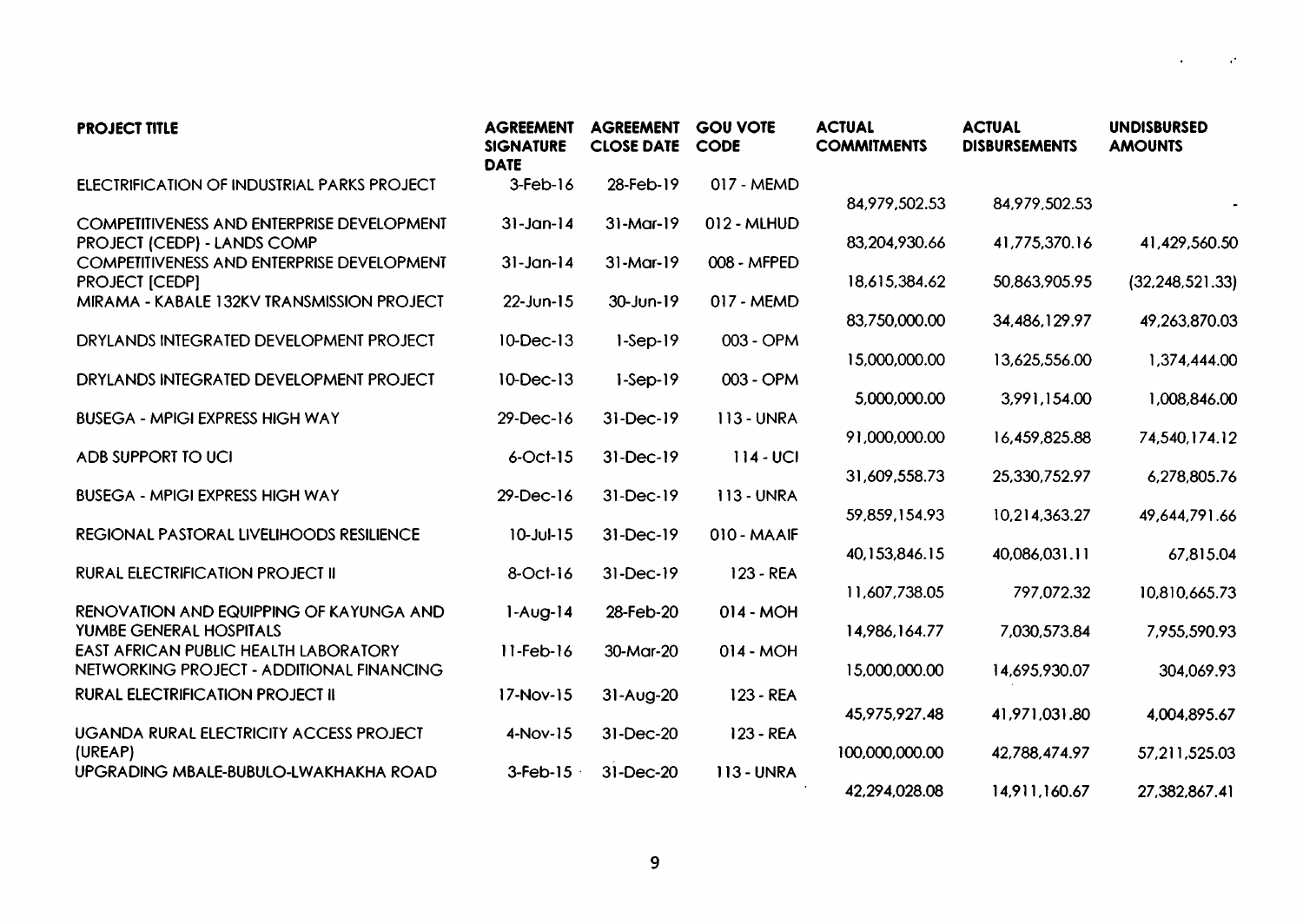| <b>PROJECT TITLE</b>                                                                                              | <b>AGREEMENT</b><br><b>SIGNATURE</b><br><b>DATE</b> | <b>AGREEMENT</b><br><b>CLOSE DATE</b> | <b>GOU VOTE</b><br><b>CODE</b> | <b>ACTUAL</b><br><b>COMMITMENTS</b> | <b>ACTUAL</b><br><b>DISBURSEMENTS</b> | <b>UNDISBURSED</b><br><b>AMOUNTS</b> |
|-------------------------------------------------------------------------------------------------------------------|-----------------------------------------------------|---------------------------------------|--------------------------------|-------------------------------------|---------------------------------------|--------------------------------------|
| UPGRADING RUKUNGIRI-KIHIHI-ISHASHA/KANUNGU<br><b>ROAD</b>                                                         | $3$ -Feb- $15$                                      | 31-Dec-20                             | <b>113 - UNRA</b>              | 56,392,037.44                       | 39,284,894.16                         | 17,107,143.28                        |
| UPGRADING OF LUWERO BUTALANGU ROAD<br><b>PROJECT</b>                                                              | $19 - Feb - 17$                                     | 31-Dec-20                             | $113 - UNRA$                   | 11,500,000.00                       |                                       | 11,500,000.00                        |
| <b>ENERGY FOR RURAL TRANSFORMATION PHASE THREE</b><br>(ERT III)                                                   | $16$ -Dec- $15$                                     | 31-Dec-20                             | $123 - REA$                    | 100,000,000.00                      | 81,386,049.49                         | 18,613,950.51                        |
| <b>ENERGY FOR RURAL TRANSFORMATION PHASE THREE</b><br>(ERT III)                                                   | $16$ -Dec- $15$                                     | 31-Dec-20                             | 017 - MEMD                     | 35,000,000.00                       | 8,597,765.23                          | 26,402,234.77                        |
| TO FINANCE THE BUDGET DEFICIT FOR THE FY 2019/20                                                                  | $2$ -Jun-20                                         | 31-Dec-20                             | 008 - MFPED                    | 333,704,858.08                      | 227,165,944.83                        | 106,538,913.25                       |
| <b>BUKASA INLAND PORT</b>                                                                                         | $25-Apr-16$                                         | $15-Apr-21$                           | $016 - MOWT$                   | 12,169,630.88                       | 16,395,482.39                         | (4,225,851.51)                       |
| <b>BUKASA INLAND PORT</b>                                                                                         | $25-Apr-16$                                         | $15-Apr-21$                           | 016 - MOWT                     | 35,591,871.78                       | 9,965,046.23                          | 25,626,825.55                        |
| MULTINATIONAL LAKE VICTORIA MARITIME<br><b>COMMUNICATIONS AND TRANSPORT PROJECT</b>                               | $19 - Jan-18$                                       | $30-Apr-21$                           | 016 - MoWT                     | 14,708,318.63                       | 1,404,595.65                          | 13,303,722.98                        |
| LAKES EDWARD & ALBERT INTEGRATED FISHERIES &<br>WATER RESOURCES MANAGEMENT MANAGEMENT<br><b>PROJECT (LEAF II)</b> | $27$ -Jan-16                                        | 30-Jun-21                             | 019 - MWE                      | 6,890,298.18                        | 6,822,353.94                          | 67,944.24                            |
| WATER SUPPLY AND SANITATION PROGRAMME<br>PHASE 2 (WSSP II)                                                        | $3-Mar-16$                                          | $30 - Jun-21$                         | 019 - MWE                      | 90,775,022.80                       | 89,075,874.89                         | 1.699.147.91                         |
| <b>COVID-19 ECONOMIC CRISIS AND RECOVERY</b><br>DEVELOPMENT POLICY FINANCING                                      | $5 - Jul - 20$                                      | $30 - Jun-21$                         | 008 - MFPED                    | 301,982,980.15                      | 304,108,911.87                        | (2,125,931.72)                       |
| REPRODUCTIVE, MATERNAL AND CHILD HEALTH<br>SERVICES IMPROVEMENT PROJECT (URMCHIP)                                 | $19$ -Jan-17                                        | 30-Jun-21                             | $014 - MOH$                    | 110,000,000.00                      | 95,380,158.15                         | 14,619,841.85                        |
| FINANCIAL INCLUSION IN RURAL AREAS OF UGANDA<br>(PROFIRA)                                                         | $24-Nov-14$                                         | 24-Nov-21                             | 008 - MFPED                    | 28,217,178.71                       | 22,760,873.30                         | 5,456,305.40                         |
| SECOND KAMPALA INSTITUTIONAL AND<br><b>INFRASTRUCTURE DEVELOPMENT PROJECT (KIIDP II)</b>                          | $16$ -Feb- $15$                                     | 30-Nov-21                             | <b>122 - KCCA</b>              | 175,000,000.00                      | 146,793,578.43                        | 28, 206, 421.57                      |
| <b>CONSTRUCTION OF MUZIZI HYDRO POWER STATION</b>                                                                 | $9$ -Dec-16                                         | 30-Dec-21                             | 017 - MEMD                     | 47,762,993.66                       |                                       | 47,762,993.66                        |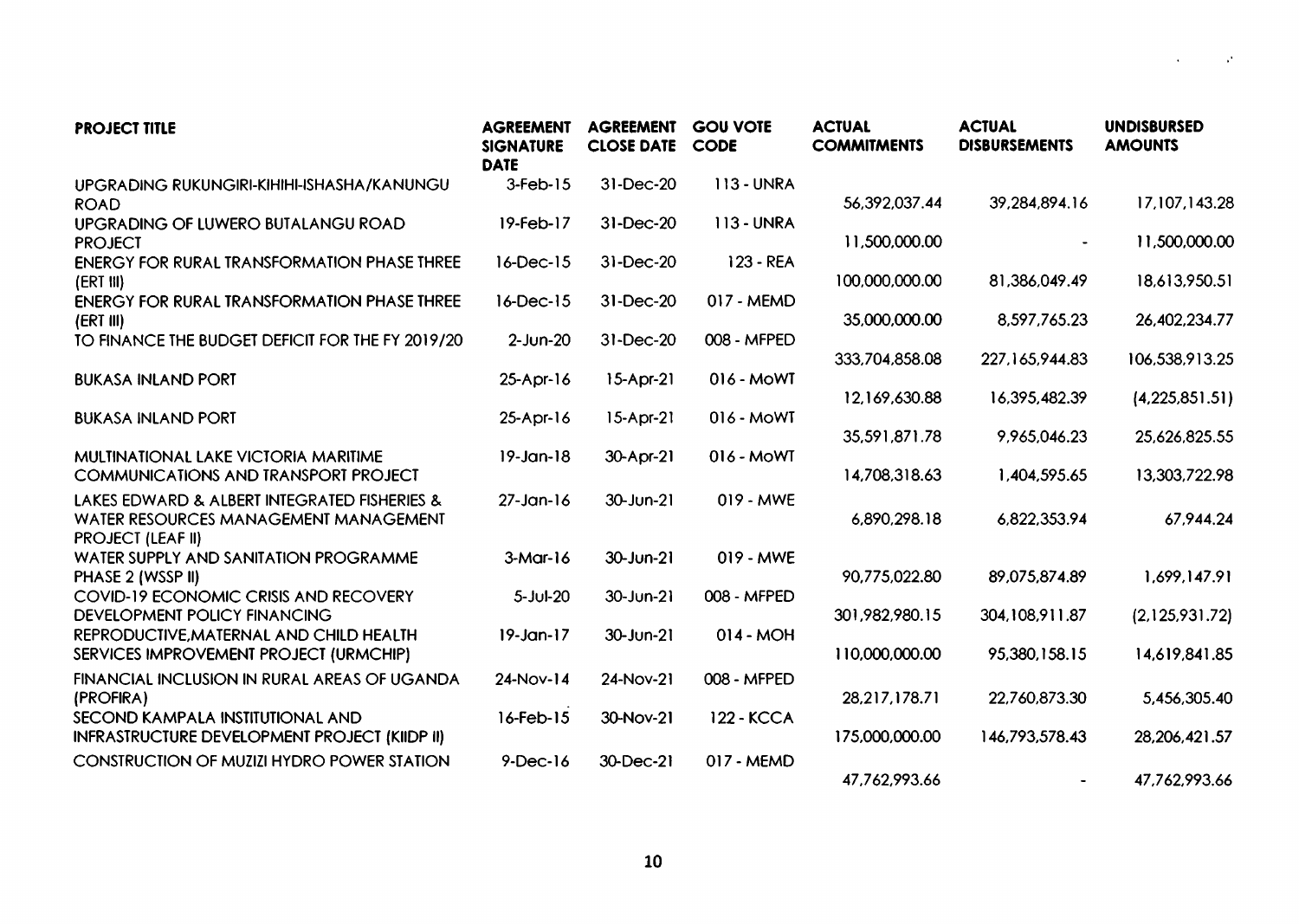| <b>PROJECT TITLE</b>                                                              | <b>AGREEMENT</b><br><b>SIGNATURE</b><br><b>DATE</b> | <b>AGREEMENT</b><br><b>CLOSE DATE</b> | <b>GOU VOTE</b><br><b>CODE</b> | <b>ACTUAL</b><br><b>COMMITMENTS</b> | <b>ACTUAL</b><br><b>DISBURSEMENTS</b> | <b>UNDISBURSED</b><br><b>AMOUNTS</b> |
|-----------------------------------------------------------------------------------|-----------------------------------------------------|---------------------------------------|--------------------------------|-------------------------------------|---------------------------------------|--------------------------------------|
| <b>CONSTRUCTION OF MUZIZI HYDRO POWER STATION</b>                                 | $9$ -Dec-16                                         | 30-Dec-21                             | 017 - MEMD                     | 42,248,016.98                       |                                       | 42,248,016.98                        |
| THE RURAL ELECTRIFICATION PROJECT (KALUNGU<br><b>COMPONENT)</b>                   | $11$ -Jun-18                                        | $31-Dec-21$                           | $123 - REA$                    | 11,000,000.00                       | 10,135,560.59                         | 864,439.41                           |
| DEVELOPMENT RESPONSE TO DISPLACEMENT<br><b>IMPACTS PROJECTS (DRDIP)</b>           | $15$ -Jun-17                                        | 31-Dec-21                             | 003 - OPM                      | 50,000,000.00                       | 49,594,364.76                         | 405,635.24                           |
| <b>VOCATIONAL EDUCATION PROJECT</b>                                               | $23$ -Mar-17                                        | 31-Dec-21                             | 013 - MoES                     | 14,300,000.00                       | 788,609.95                            | 13,511,390.05                        |
| COVID-19 RESPONSE SUPPORT PROGRAM                                                 | $10 - J$ un $-21$                                   | $31-Jan-22$                           | 008 - MFPED                    | 33,209,016.10                       | 32,687,830.00                         | 521,186.10                           |
| DEVELOPMENT OF KABAALE INTERNATIONAL<br><b>AIRPORT</b>                            | $7 - Dec-17$                                        | 8-Feb-22                              | 016 - MOWT                     | 43,659,516.47                       | 44,917,052.56                         | (1,257,536.09)                       |
| DEVELOPMENT OF KABAALE INTERNATIONAL<br><b>AIRPORT</b>                            | $7-Dec-17$                                          | 8-Feb-22                              | 016 - MoWT                     | 318,589,732.82                      | 209, 224, 174.84                      | 109,365,557.99                       |
| REGIONAL COMMUNICATIONS INFRASTRUCTURE<br>PROGRAM PHASE V UGANDA PROJECT (RCIP V) | $4$ -Feb- $16$                                      | 28-Feb-22                             | <b>126 - NITA</b>              | 75,000,000.00                       | 81,221,419.20                         | (6, 221, 419.20)                     |
| AGRICULTURE CLUSTER DEVELOPMENT PROJECT<br>(ACDP)                                 | $26-Sep-16$                                         | 31-Mar-22                             | 010 - MAAIF                    | 149,859,154.93                      | 122,595,817.72                        | 27,263,337.21                        |
| COMPETITIVENESS AND ENTERPRISE DEVELOPMENT<br>PROJECT (CEDP) - LANDS COMP         | 9-Nov-20                                            | 31-May-22                             | 012 - MLHUD                    | 56,687,566.05                       |                                       | 56,687,566.05                        |
| <b>COMPETITIVENESS AND ENTERPRISE DEVELOPMENT</b><br><b>PROJECT [CEDP]</b>        | 9-Nov-20                                            | 31-May-22                             | 008 - MFPED                    | 46,859,822.19                       |                                       | 46,859,822.19                        |
| MARKET AND TRADE AGRICULTURAL TRADE<br><b>IMPROVEMENT PROJECT 2 (MATIP 2)</b>     | 28-Jul-15                                           | 30-Jun-22                             | $011 - MOLG$                   | 84,200,000.00                       | 63,875,754.99                         | 20,324,245.01                        |
| REGIONAL INTEGRATION IMPLEMENTATION<br>PROGRAMME (RIIP) SUPPORT FOR UGANDA        | $23-Mar-17$                                         | 30-Jun-22                             | $015 - MIC$                    | 13,753,678.43                       | 10,393,098.00                         | 3,360,580.43                         |
| <b>GULU AGAGO TRANSMISSION LINE</b>                                               | 30-Oct-19                                           | 30-Jun-22                             | 017 - MEMD                     | 44,370,395.18                       | 3,774,753.76                          | 40,595,641.42                        |
| RESTORATION OF LIVELIHOODS IN NORTHERN<br><b>REGION (PRELNOR)</b>                 | $10 -$ Jul-15                                       | $10 - Jul-22$                         | $011 - MOLG$                   | 47,513,639.21                       | 30,049,909.21                         | 17,463,730.00                        |
| <b>FARM INCOME ENHANCEMENT &amp; FORESTRY</b><br><b>CONSERVATION II</b>           | $17$ -Feb- $16$                                     | 31-Dec-22                             | 019 - MWE                      | 76,700,000.00                       | 56,749,685.51                         | 19,950,314.49                        |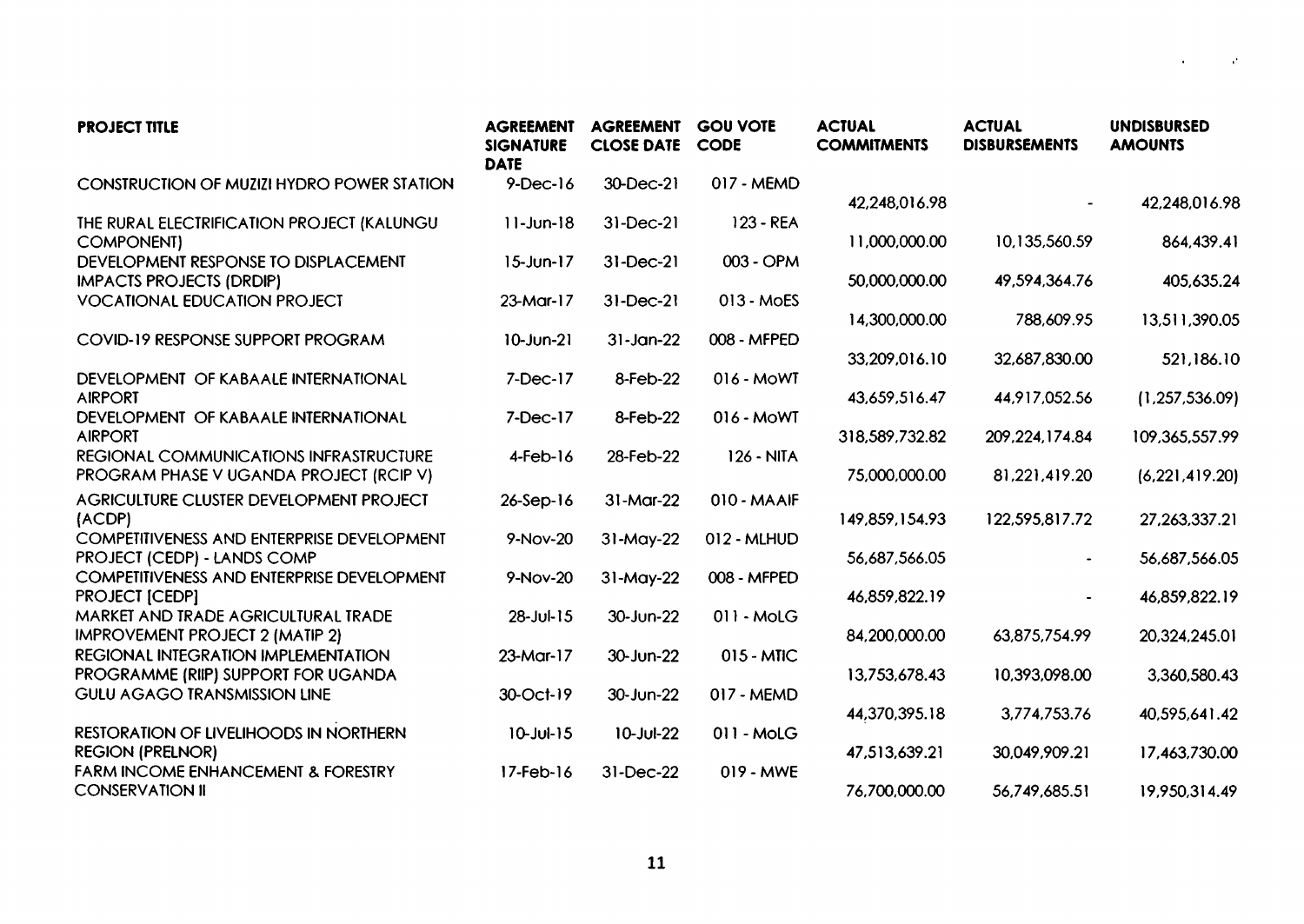| <b>PROJECT TITLE</b>                                                                                   | <b>AGREEMENT</b><br><b>SIGNATURE</b><br><b>DATE</b> | <b>AGREEMENT</b><br><b>CLOSE DATE</b> | <b>GOU VOTE</b><br><b>CODE</b> | <b>ACTUAL</b><br><b>COMMITMENTS</b> | <b>ACTUAL</b><br><b>DISBURSEMENTS</b> | <b>UNDISBURSED</b><br><b>AMOUNTS</b> |
|--------------------------------------------------------------------------------------------------------|-----------------------------------------------------|---------------------------------------|--------------------------------|-------------------------------------|---------------------------------------|--------------------------------------|
| KAPCHORWA - SUAM ROAD                                                                                  | $19 - Jan-18$                                       | 31-Dec-22                             | <b>113 - UNRA</b>              |                                     |                                       |                                      |
| <b>KAPCHORWA - SUAM ROAD</b>                                                                           | $19 - Jan-18$                                       | 31-Dec-22                             | <b>113 - UNRA</b>              | 38,400,000.00                       | 13,780,828.64                         | 24,619,171.36                        |
| KAYUNGA - GALIRAYA ROAD                                                                                | $19$ -Jan-18                                        | 31-Dec-22                             | <b>113 - UNRA</b>              | 59,729,315.08<br>10,000,000.00      | 13,672,065.30                         | 46,057,249.78<br>10,000,000.00       |
| KARUMA HYDRO ELECTRICITY POWER PROJECT                                                                 | 20-Feb-15                                           | 31-Dec-22                             | 017 - MEMD                     | 645,821,407.00                      | 571,905,628.53                        | 73,915,778.47                        |
| KARUMA HYDRO ELECTRICITY POWER PROJECT                                                                 | $18-Dec-14$                                         | 31-Dec-22                             | 017 - MEMD                     | 789, 337, 275.00                    | 674,527,385.55                        | 114,809,889.45                       |
| REPRODUCTIVE, MATERNAL AND CHILD HEALTH<br>SERVICES IMPROVEMENT PROJECT (URMCHIP)                      | $22$ -Jun-21                                        | 31-Dec-22                             | $014 - MOH$                    | 15,555,495.30                       |                                       | 15,555,495.30                        |
| ALBERTINE REGION SUSTAINABLE DEVELOPMENT<br>(LOCAL ACCESS, PLANNING AND DEVELOPMENT)                   | $24-Aug-15$                                         | 31-Dec-22                             | 012 - MLHUD                    | 25,069,443.08                       | 34,447,939.00                         | (9,378,495.92)                       |
| KYENJOJO-KABWOYA ROAD (ALBERTINE REGION<br>SUSTAINABLE DEVELOPMENT PROJECT)                            | 24-Aug-15                                           | 31-Dec-22                             | <b>113 - UNRA</b>              | 95,263,880.77                       | 57,854,000.00                         | 37,409,880.77                        |
| SKILLS ACCESS AND UPGRADING (ALBERTINE<br>REGION SUSTAINABLE DEVELOPMENT PROJECT)                      | $24-Aug-15$                                         | 31-Dec-22                             | 013 - MOES                     | 25,000,000.00                       | 26,748,576.00                         | (1,748,576.00)                       |
| COVID-19 RESPONSE AND EMERGENCY<br>PREPAREDNESS PROJECT                                                | $30 - Jun-21$                                       | 31-Dec-22                             | $014 - MOH$                    | 13,126,467.81                       | $\blacksquare$                        | 13,126,467.81                        |
| EASTERN AND SOUTHERN AFRICA HIGHER<br><b>EDUCATION CENTERS OF EXCELLENCE PROJECT -</b><br><b>ACEII</b> | $17-Mar-17$                                         | 31-Dec-22                             | 013 - MOES                     | 23,188,798.86                       | 15,946,626.11                         | 7,242,172.75                         |
| <b>GRID EXPANSION AND REINFORCEMENT PROJECT</b>                                                        | $17-Mar-17$                                         | 31-Dec-22                             | 017 - MEMD                     | 96,280,977.73                       | 31,422,000.00                         | 64,858,977.73                        |
| UGANDA SKILLS DEVELOPMENT PROJECT -<br><b>EDUCATION</b>                                                | $24$ -Jun-16                                        | 31-Dec-22                             | 013 - MOES                     | 71,092,001.58                       | 45,997,027.00                         | 25,094,974.58                        |
| UGANDA SKILLS DEVELOPMENT PROJECT - PSFU                                                               | $24$ -Jun-16                                        | 31-Dec-22                             | 008 - MFPED                    | 30,000,824.67                       | 22,428,842.00                         | 7,571,982.67                         |
| UPGRADING OF LUWERO BUTALANGU ROAD<br><b>PROJECT</b>                                                   | $28-Aug-18$                                         | 31-Dec-22                             | 113 - UNRA                     | 11,500,000.00                       |                                       | 11,500,000.00                        |

 $\rightarrow$ 

 $\bullet$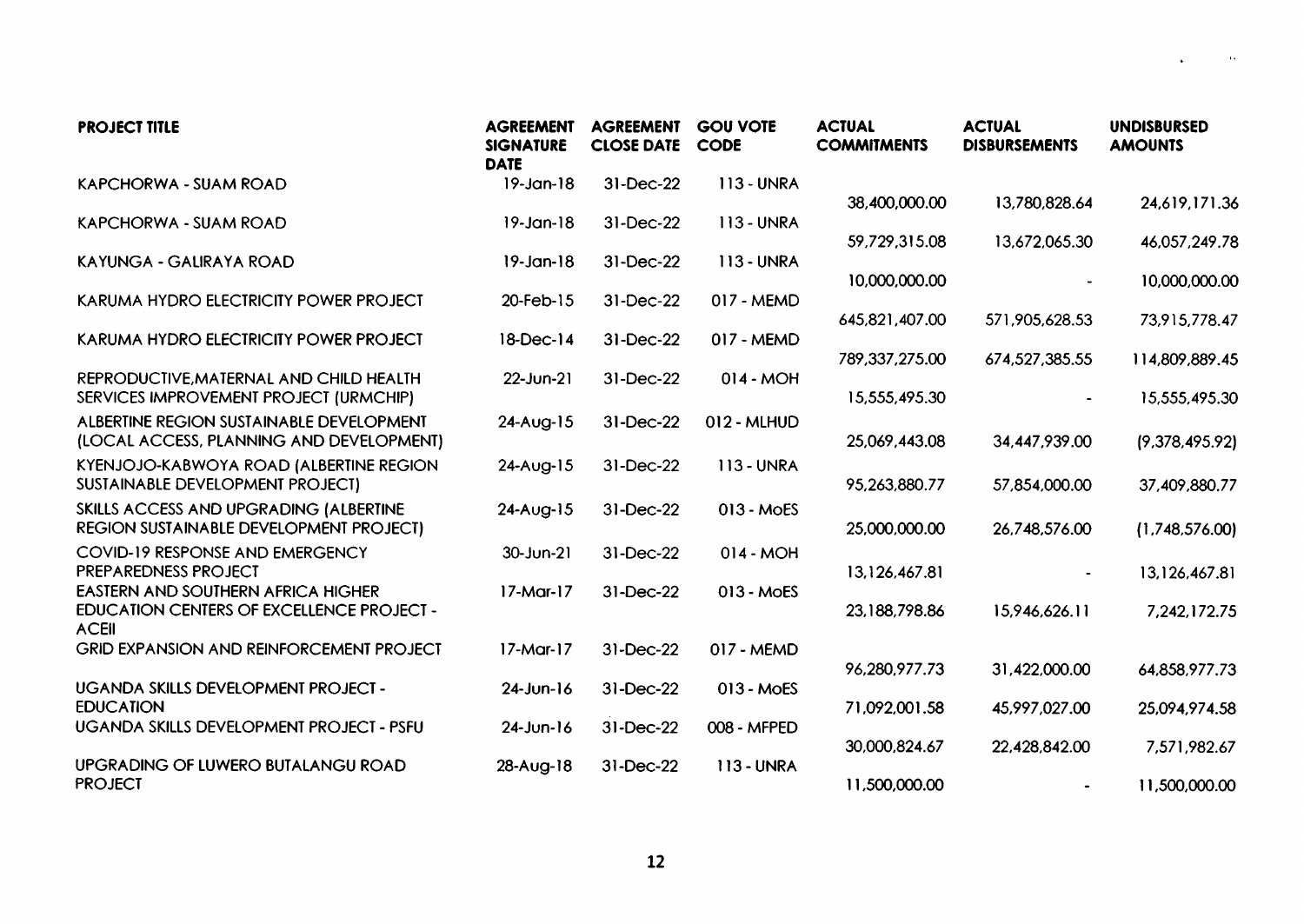| <b>PROJECT TITLE</b>                                                                                                       | <b>AGREEMENT</b><br><b>SIGNATURE</b><br><b>DATE</b> | <b>AGREEMENT</b><br><b>CLOSE DATE</b> | <b>GOU VOTE</b><br><b>CODE</b> | <b>ACTUAL</b><br><b>COMMITMENTS</b> | <b>ACTUAL</b><br><b>DISBURSEMENTS</b> | <b>UNDISBURSED</b><br><b>AMOUNTS</b> |
|----------------------------------------------------------------------------------------------------------------------------|-----------------------------------------------------|---------------------------------------|--------------------------------|-------------------------------------|---------------------------------------|--------------------------------------|
| BRIDGING THE DEMAND SUPPLY BALANCE GAP<br><b>THROUGH THE ACCELERATED RURAL</b><br><b>ELECTRIFICATION PROGRAMME PROJECT</b> | $16 - Jan - 19$                                     | $31-Jan-23$                           | $123 - REA$                    | 212,628,487.52                      | 76,008,149.28                         | 136,620,338.24                       |
| MBARARA MASAKA TRANSMISSION LINE                                                                                           | $21 - Jun-18$                                       | $21$ -Mar-23                          | 017 - MEMD                     | 40,481,006.89                       |                                       | 40,481,006.89                        |
| MBARARA MASAKA TRANSMISSION LINE                                                                                           | $27-Apr-18$                                         | 27-Apr-23                             | 017 - MEMD                     | 45, 161, 455.25                     |                                       | 45,161,455.25                        |
| AGRICULTURAL VALUE CHAIN DEVELOPMENT<br><b>PROGRAMME</b>                                                                   | 25-Oct-18                                           | 30-Jun-23                             | $010 - MAAIF$                  | 79,053,247.22                       | 9,193,304.94                          | 69,859,942.28                        |
| KAMPALA FLYOVER CONSTRUCTION AND ROAD<br><b>UPGRADING PROJECT</b>                                                          | $11-Sep-15$                                         | $11-Sep-23$                           | <b>113-UNRA</b>                | 181,718,181.82                      | 19,747,129.54                         | 161,971,052.28                       |
| UGANDA SUPPORT TO MUNICIPAL INFRASTRUCTURE<br>DEVELOPMENT PROGRAM - ADDITIONAL FINANCING<br>(USMID-AF)                     | 25-Feb-19                                           | 31-Dec-23                             | 012 - MLHUD                    | 322,428,918.13                      | 232,178,843.07                        | 90.250.075.06                        |
| <b>INTERGOVERNMENTAL FISCAL TRANSFERS PROGRAM</b><br>(UgIFT)                                                               | $26 - Apr - 19$                                     | 31-Dec-23                             | 008 - MFPED                    | 201,435,312.89                      | 176,553,070.51                        | 24,882,242.38                        |
| ROAD INFRASTRUCTURE FOR DELIVERY OF FIRST OIL -<br>LOT 1                                                                   | 18-Mar-20                                           | 31-Mar-24                             | <b>113-UNRA</b>                | 186,055,240.64                      | 109,966,615.92                        | 76,088,624.72                        |
| ROAD INFRASTRUCTURE FOR DELIVERY OF FIRST OIL -<br>LOT <sub>3</sub>                                                        | 18-Mar-20                                           | 31-Mar-24                             | <b>113 - UNRA</b>              | 117,715,100.00                      | 33,305,190.64                         | 84,409,909.36                        |
| ROAD INFRASTRUCTURE FOR DELIVERY OF FIRST OIL -<br>LOT <sub>2</sub>                                                        | 18-Mar-20                                           | 31-Mar-24                             | <b>113 - UNRA</b>              | 152,607,763.75                      | 77,341,679.60                         | 75,266,084.15                        |
| <b>BUSINESS TECHNICAL AND VOCATIONAL</b><br>EDUCATION TRAINING SUPPORT (TVETS) PROJECT -<br>PHASE III                      | $19-Apr-20$                                         | 19-Apr-24                             | 013 - MOES                     |                                     |                                       |                                      |
| <b>BUSINESS TECHNICAL AND VOCATIONAL</b><br><b>EDUCATION TRAINING SUPPORT (TVETS) PROJECT -</b><br><b>PHASE III</b>        | $19-Apr-20$                                         | $19-Apr-24$                           | 013 - MOES                     | 10,000,000.00                       | 427,739.86                            | 9,572,260.14                         |
| STRATEGIC TOWNS WATER SUPPLY AND SANITATION<br><b>PROJECT (STWSSP)</b>                                                     | $4-Feb-19$                                          | 30-Jun-24                             | 019 - MWE                      | 61,531,835.03                       | 15,889,682.90                         | 45,642,152.13                        |
| <b>INTERGOVERNMENTAL FISCAL TRANSFERS PROGRAM</b><br>(UgIFT)                                                               | $10 - Jun-21$                                       | 30-Jun-24                             | 008 - MFPED                    | 251,955,361.31                      |                                       | 251,955,361.31                       |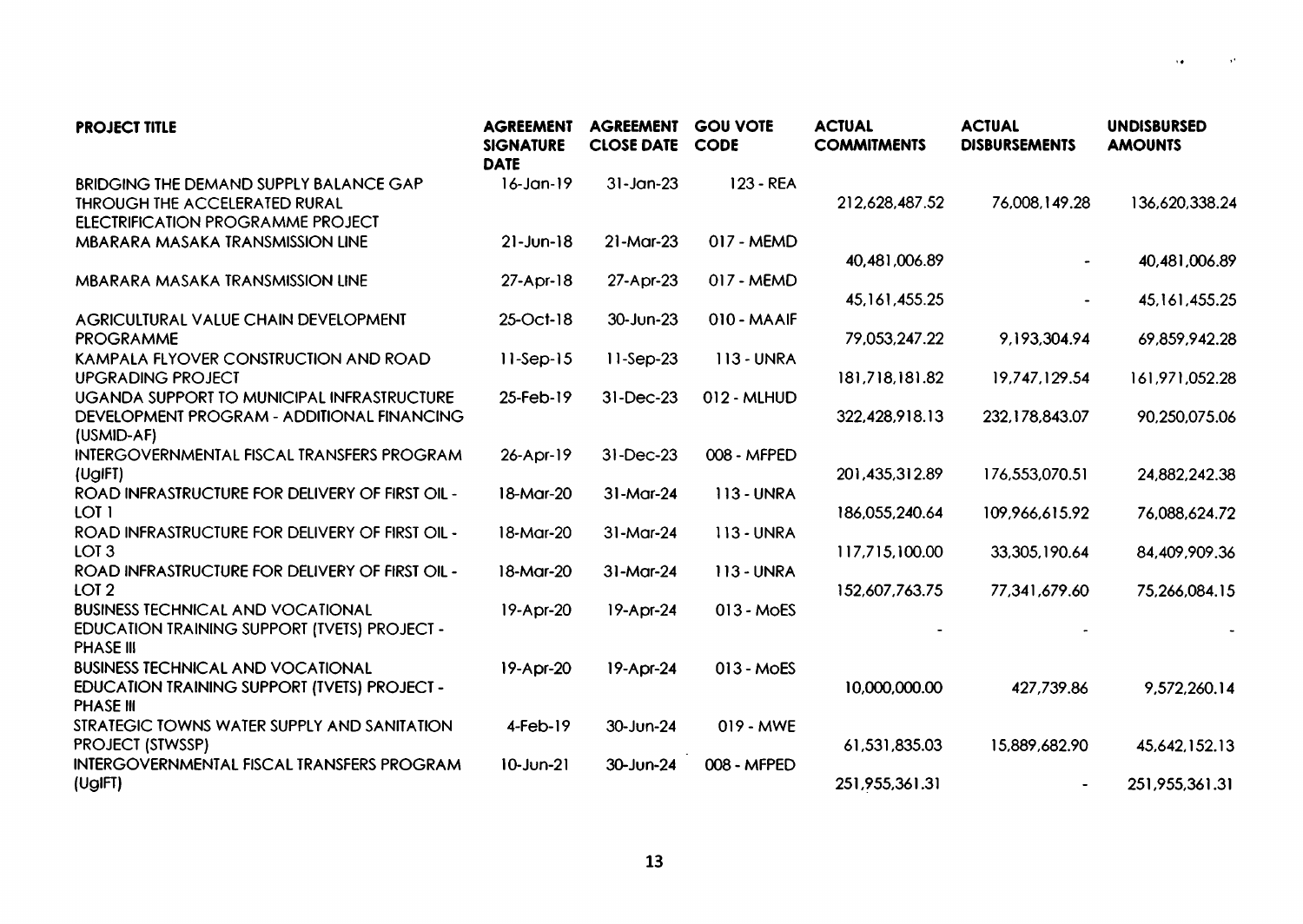| <b>PROJECT TITLE</b>                                                                                 | <b>AGREEMENT</b><br><b>SIGNATURE</b><br><b>DATE</b> | <b>AGREEMENT</b><br><b>CLOSE DATE</b> | <b>GOU VOTE</b><br><b>CODE</b> | <b>ACTUAL</b><br><b>COMMITMENTS</b> | <b>ACTUAL</b><br><b>DISBURSEMENTS</b> | <b>UNDISBURSED</b><br><b>AMOUNTS</b> |
|------------------------------------------------------------------------------------------------------|-----------------------------------------------------|---------------------------------------|--------------------------------|-------------------------------------|---------------------------------------|--------------------------------------|
| NORTH EASTERN ROAD CORRIDOR ASSET                                                                    | $16$ -Feb- $15$                                     | 31-Oct-24                             | <b>113 - UNRA</b>              |                                     |                                       |                                      |
| MANAGEMENT PROJECT (NERAMP)                                                                          |                                                     |                                       |                                | 243,800,000.00                      | 32,780,000.00                         | 211,020,000.00                       |
| <b>INTEGRATED WATER MANAGEMENT AND</b><br>DEVELOPMENT PROJECT (IWMDP)                                | $4-Mar-19$                                          | 2-Dec-24                              | 019 - MWE                      | 243,476,272.22                      | 11,562,619.57                         | 231,913,652.65                       |
| KAMPALA CITY ROADS REHABILITATION PROJECT<br>(KCRRP)                                                 | $11-May-21$                                         | 31-Dec-24                             | <b>122 - KCCA</b>              | 224,000,000.00                      |                                       | 224,000,000.00                       |
| KAMPALA CITY ROADS REHABILITATION PROJECT<br>(KCRRP)                                                 | $11-May-21$                                         | 31-Dec-24                             | <b>122 - KCCA</b>              | 54,148,083.61                       |                                       | 54,148,083.61                        |
| LOCAL ECONOMIC GROWTH SUPPORT PROJECT                                                                | 25-Feb-19                                           | 31-Dec-24                             | 011 - MoLG                     |                                     |                                       |                                      |
|                                                                                                      |                                                     |                                       |                                | 23,000,000.00                       | 9,710,000.00                          | 13,290,000.00                        |
| UGANDA DEVELOPMENT BANK LIMITED PROGRAM<br>OF OPERATIONS FOR THE YEARS 2020 - 2024<br><b>PROJECT</b> | $17-May-21$                                         | 30-Jun-25                             | 008 - MFPED                    | 19,821,736.52                       |                                       | 19,821,736.52                        |
| <b>UGANDA INVESTING IN FORESTS AND PROTECTED</b><br>AREAS FOR CLIMATE-SMART DEVELOPMENT PROJECT      | 22-Jun-21                                           | 30-Jun-26                             | 019 - MWE                      | 81,345,250.65                       |                                       | 81,345,250.65                        |
| NATIONAL OIL SEEDS PROJECT (NOSP)                                                                    | $29$ -Jun-21                                        | 31-Dec-27                             | 010 - MAAIF                    |                                     |                                       |                                      |
|                                                                                                      |                                                     |                                       |                                | 30,000,000.00                       |                                       | 30,000,000.00                        |
| NATIONAL OIL PALM PROJECT (NOPP)                                                                     | $29-Nov-18$                                         | 28-Nov-28                             | 010 - MAAIF                    | 75,820,000.00                       | 7,541,815.99                          | 68,278,184.01                        |
| NATIONAL OIL SEEDS PROJECT (NOSP)                                                                    | $12 - JU - 21$                                      | 31-Mar-29                             | 010 - MAAIF                    | 103,002,164.04                      |                                       | 103,002,164.04                       |
| KAMPALA METROPOLITAN TRANSMISSION SYSTEM                                                             | $26 - Apr - 18$                                     | 26-Apr-58                             | 017 - MEMD                     |                                     |                                       |                                      |
| <b>IMPROVEMENT PROJECT</b>                                                                           |                                                     |                                       |                                | 125,105,330.65                      | 2,070,123.37                          | 123,035,207.28                       |
| NILE EQUATORIAL LAKES COUNTRIES PROJECT<br>(NELSAP 1)                                                | $27 - Jul - 17$                                     |                                       | 017 - MEMD                     | 8,187,975.73                        | 1,428,711.25                          | 6,759,264.48                         |
| DEVELOPMENT OF WATER AND SANITATION                                                                  | $25 - Jan - 19$                                     |                                       | 019 - MWE                      |                                     |                                       |                                      |
| <b>INFRASTRUCTURE IN THE SOUTH WESTERN TOWNS OF</b><br>MASAKA MBARARA CORRIDOR                       |                                                     |                                       |                                | 136,564,759.01                      | 6,869,978.84                          | 129,694,780.16                       |
| <b>ISIMBA HYDRO POWER PROJECT</b>                                                                    | $26-Nov-14$                                         |                                       | 017 - MEMD                     |                                     |                                       |                                      |
|                                                                                                      |                                                     |                                       |                                | 482,578,200.00                      | 440, 106, 274. 20                     | 42,471,925.80                        |

 $\ddot{\phantom{1}}$ 

 $\bullet$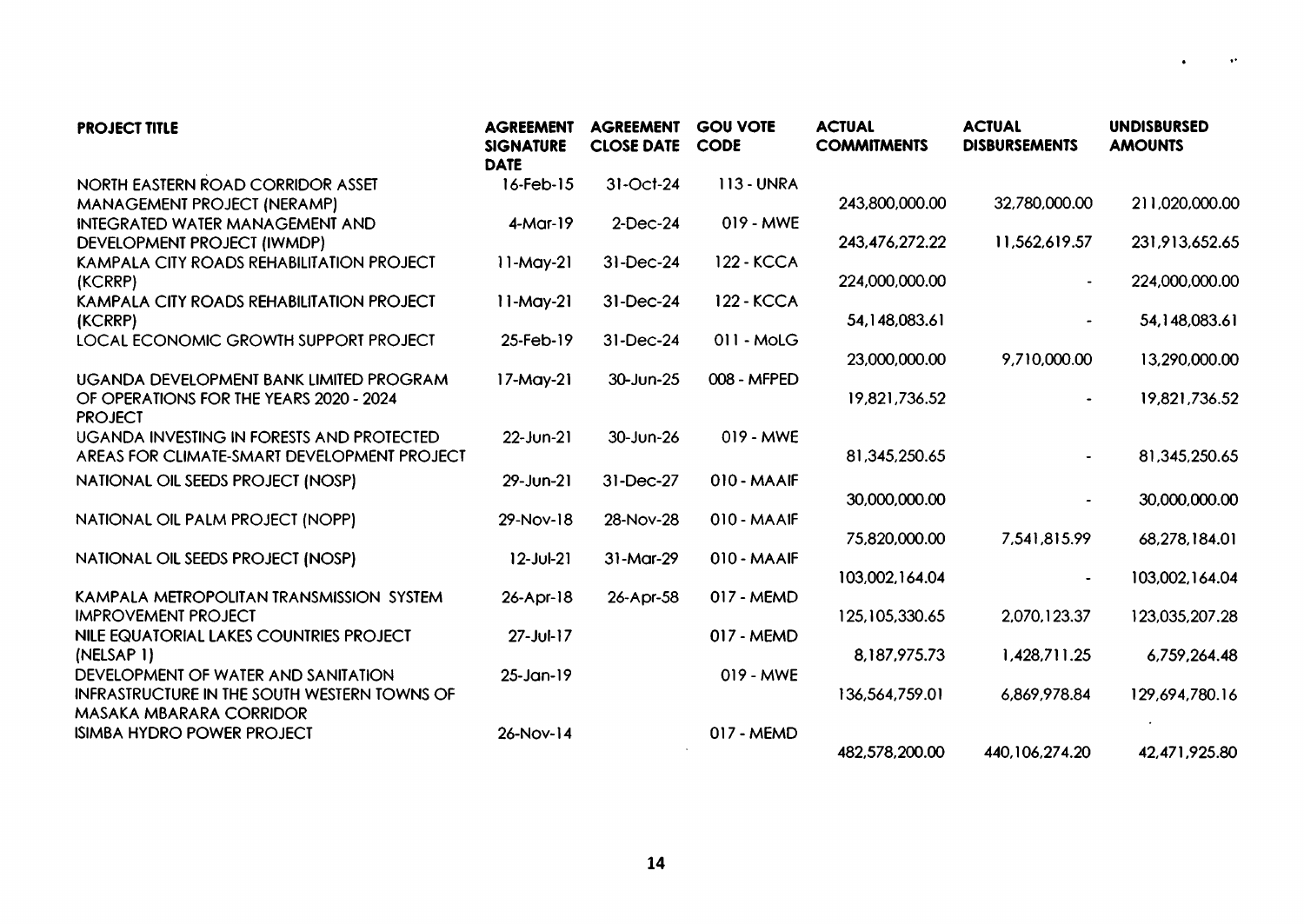| <b>PROJECT TITLE</b>                                                                                                 | <b>AGREEMENT</b><br><b>SIGNATURE</b><br><b>DATE</b> | <b>AGREEMENT</b><br><b>CLOSE DATE</b> | <b>GOU VOTE</b><br><b>CODE</b> | <b>ACTUAL</b><br><b>COMMITMENTS</b> | <b>ACTUAL</b><br><b>DISBURSEMENTS</b> | <b>UNDISBURSED</b><br><b>AMOUNTS</b> |
|----------------------------------------------------------------------------------------------------------------------|-----------------------------------------------------|---------------------------------------|--------------------------------|-------------------------------------|---------------------------------------|--------------------------------------|
| NATIONAL SCIENCE, TECHNOLOGY, ENGINEERING<br>AND INNOVATION SKILLS ENHANCEMENT PROJECT<br>(NSTEI-SEP)                | 26-Apr-19                                           |                                       | 126 - NITA                     | 84,736,583.78                       | 21,483,936.75                         | 63,252,647.03                        |
| ENTEBBE INTERNATIONAL AIRPORT REHABILITATION -<br>PHASE I                                                            | $31-Mar-15$                                         |                                       | 016 - MoWT                     | 200,000,000.00                      | 144,525,645.07                        | 55,474,354.93                        |
| TO FINANCE THE BUDGET DEFICIT FOR THE FY 2019/20                                                                     | 24-Mar-20                                           |                                       | 008 - MFPED                    | 320,445,034.06                      | 330,687,101.66                        | (10, 242, 067.60)                    |
| TO FINANCE THE BUDGET FOR FY 2020/21                                                                                 | 8-Jun-21                                            |                                       | 008 - MFPED                    |                                     |                                       |                                      |
| KAMPALA WATER - LAKE VICTORIA WATER &                                                                                | $25 - Jan - 19$                                     |                                       | $019 - MWE$                    | 243,279,998.25                      | 228,319,138.99                        | 14,960,859.26                        |
| SANITATION<br>BALANCE OF PAYMENT SUPPORT TO THE BANK OF                                                              | 30-Apr-20                                           |                                       | 008 - MFPED                    | 170,705,948.76                      | 141,005,859.55                        | 29,700,089.22                        |
| <b>UGANDA AND BUDGET SUPPORT</b><br>EXTENDED CREDIT FACILITY (ECF) TO SUPPORT POST-                                  | $15 - Jun-21$                                       |                                       | 008 - MFPED                    | 498,723,488.91                      | 498,723,488.91                        |                                      |
| <b>COVID-19 RECOVERY</b>                                                                                             |                                                     |                                       |                                | 1,031,687,967.26                    | 257,921,991.82                        | 773,765,975.45                       |
| LOCAL ECONOMIC GROWTH SUPPORT PROJECT                                                                                | 25-Feb-19                                           |                                       | 011 - MoLG                     | 10,000,000.00                       | 4,709,591.53                          | 5,290,408.47                         |
| UPGRADING OF MUYEMBE - NAKAPIRIPIRIT ROAD                                                                            | $2$ -Oct-19                                         |                                       | <b>113 - UNRA</b>              | 110,000,000.00                      | 18,082,834.51                         | 91,917,165.49                        |
| UPGRADING OF RWENKUNYE APAC LIRA ACHOLIBUR<br><b>ROAD</b>                                                            | $12-Mar-20$                                         |                                       | <b>113-UNRA</b>                |                                     |                                       |                                      |
| <b>REPORT TOTALS (135)</b>                                                                                           |                                                     |                                       |                                | 210,000,000.00                      | 30,717,475.30                         | 179,282,524.70                       |
| AIRBORNE GEOPHYSICAL SURVEY AND                                                                                      | 8-Apr-20                                            |                                       | 017 - MEMD                     | 15,884,477,858.65                   | 10,013,114,758.91                     | 5,871,363,099.74                     |
| <b>GEOLOGICAL MAPPING PROJECT</b><br>AIRBORNE GEOPHYSICAL SURVEY AND                                                 | 8-Apr-20                                            |                                       | 017 - MEMD                     | 11,828,533.62                       | 1,527,806.29                          | 10,300,727.33                        |
| <b>GEOLOGICAL MAPPING PROJECT</b>                                                                                    |                                                     |                                       |                                | 8,352,194.21                        |                                       | 8,352,194.21                         |
| DEVELOPMENT OF INFRASTRUCTURE (DESIGN AND<br><b>BUILD) AT KAMPALA INDUSTRIAL AND BUSINESS PARK</b><br><b>NAMANVE</b> | $4-Apr-19$                                          |                                       | 310 - UIA                      | 33,637,671.56                       | 31,443,520.87                         | 2,194,150.70                         |
| NATIONAL CCTV NETWORK EXPANSION PROJECT                                                                              | $17-May-19$                                         |                                       | 144 - UPF                      | 86,022,277.00                       | 85,601,868.86                         | 420,408.14                           |